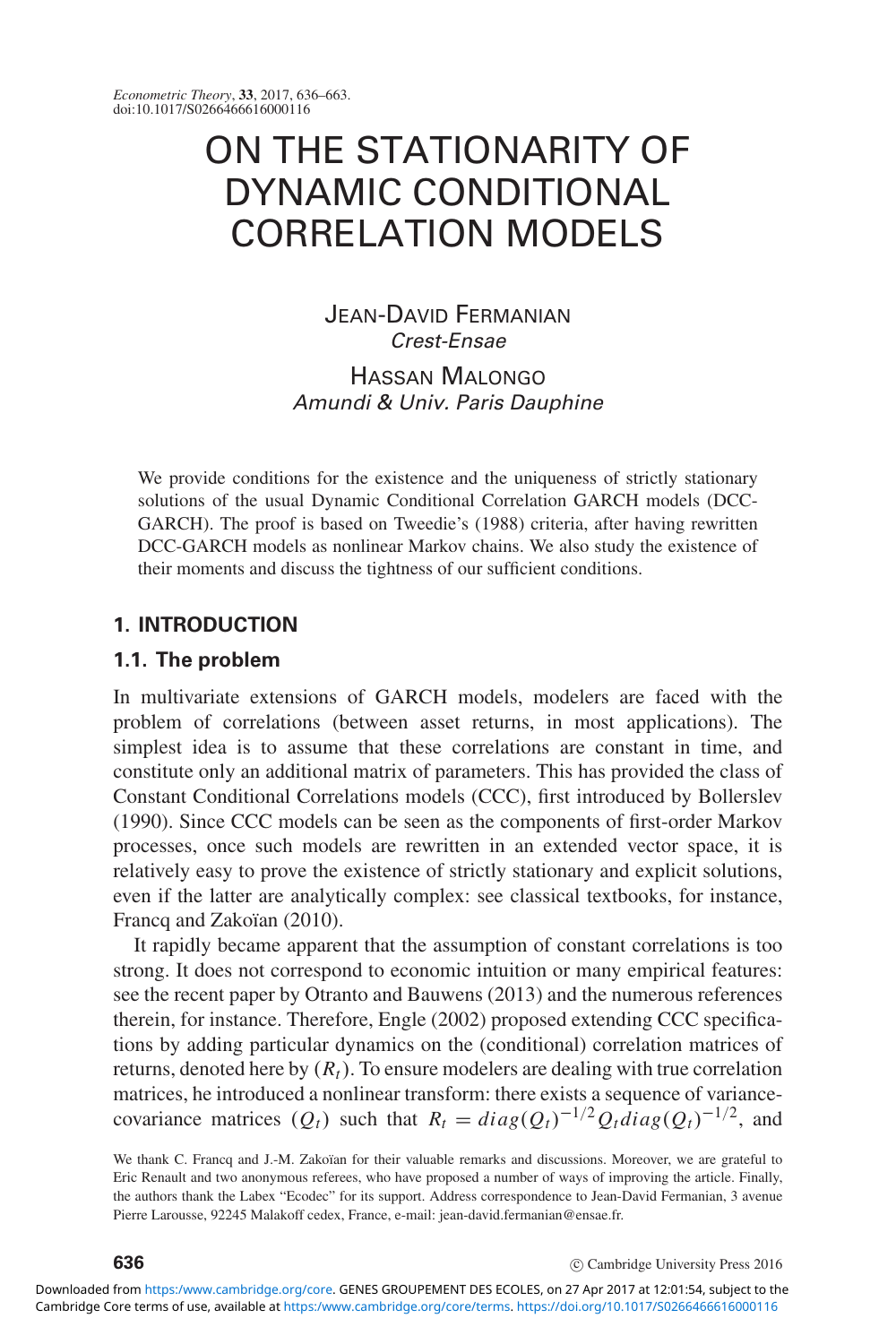$(Q_t)$ -dynamics are specified instead of  $(R_t)$ -dynamics directly, contrary to other authors (Tse and Tsui, 2002 or Pelletier, 2006, for instance). This nonlinear transform ensures that  $R_t$  is always a correlation matrix, i.e., positive semidefinite with ones on its main diagonal. Nonetheless, it considerably complicates the work of stating DCC model stationarity conditions. Indeed, analytically tractable solutions to such processes no longer exist. This explains why the existence and uniqueness of DCC model stationarity solutions have not yet been established in the literature, nor have the finiteness of their moments. Particularly, this implies that theoretically sound statistical inference procedures do not yet exist, as noted in Caporin and McAleer (2013).

Despite their theoretical shortcomings, DCC models have been used intensively among academics and practitioners. Besides numerous applied works, several extensions of the baseline DCC representation have been proposed in the literature: inclusion of asymmetries (Cappiello, Engle, and Sheppard, 2006), volatility thresholds (Kasch and Caporin, 2013), macro-variables (Otranto and Bauwens, 2013), univariate switching regime probabilities (Pelletier, 2006, Billio and Caporin, 2005, Fermanian and Malongo, 2013), among others. Other authors have revisited the DCC parameterization itself: Billio, Caporin, and Gobbo (2006), Franses and Hafner (2009), etc. Therefore, there is an urgent need for new theoretical results concerning the seminal DCC model itself.

Usually in econometrics, proving the existence of stationary solutions is the first step towards developing a full asymptotic theory (consistency/asymptotic normality of QML estimates typically, as in Comte and Lieberman (2003) in the case of multivariate GARCH models), because laws of large numbers and some CLTs are easily obtained in this case. In the GARCH literature, this essential task has been fulfilled by Bougerol and Picard (1992) for univariate GARCH models, by Ling and McAleer (2003) for multivariate ARMA-GARCH models, and by Boussama et al. (2011) for BEKK models. In the case of DCC models, a keystone is missing: a theory for inference has been proposed by Engle and Sheppard (2001), but their two stage estimation procedure is contingent on the underlying DCC process being strictly stationary and ergodic (see their Assumption A.2). The goal of this paper is to fill this gap.

After introducing some notations, we define DCC models at the beginning of Section 2. They will be rewritten as "almost linear" Markov chains in Subsection 2.2. The existence of strong and weak stationary solutions is stated in Subsection 3.1. Subsection 3.2 exhibits sufficient conditions to get their uniqueness. We discuss the tightness of our technical conditions from a qualitative standpoint in Section 4. Proof of the propositions and theorems are detailed in the appendices.

#### **1.2. Notations**

Consider an  $(n, m)$  matrix  $M = [m_{ij}]_{1 \le i \le n, 1 \le j \le m}$ .

•  $M \ge 0$  (resp.  $M > 0$ ) means that all elements of M are nonnegative (resp. strictly positive), and  $|M| = [m_{ij}]|_{1 \le i \le n, 1 \le j \le m}$ .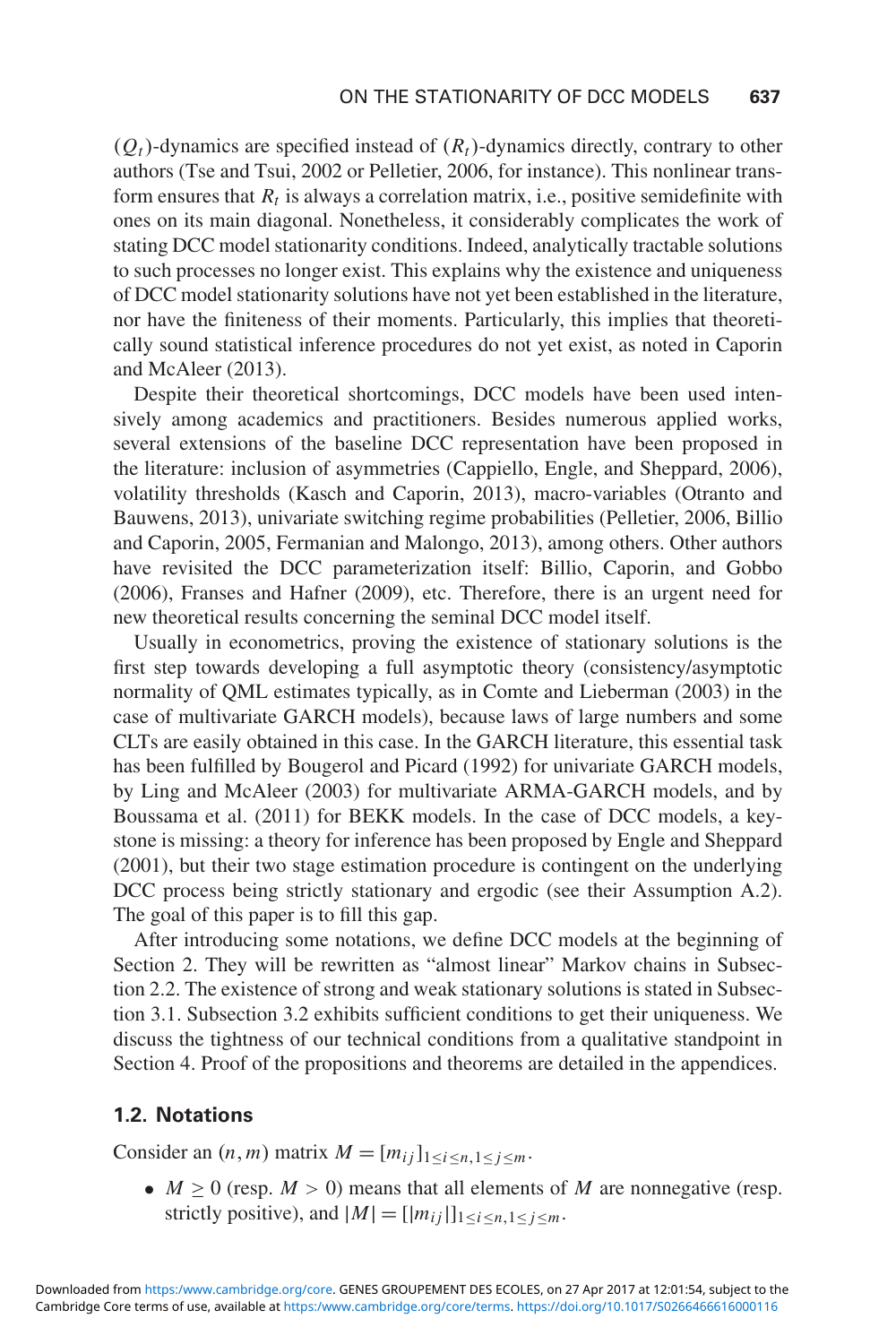#### **638** JEAN-DAVID FERMANIAN AND HASSAN MALONGO

- If  $n = m$ , let the diagonal matrix  $diag(M) = [m_{ij}1(i = j)]_{1 \le i \le m, 1 \le j \le m}$ and the vector  $Vecd(M) = [m_{ii}]_{1 \le i \le m}$  in  $\mathbb{R}^m$ .
- If  $n = m$  and *M* is symmetric, *Vech*(*M*) denotes the  $m(m + 1)/2 = m^*$ column vector whose components are read from *M* column-wise and without redundancy. To be formal,  $Vech(M) = [\tilde{m}_k]_{1 \leq k \leq m^*}$ , where  $\tilde{m}_k = m_{ij}$ for the unique couple of indices  $(i, j)$  in  $\{1, \ldots, m\}^2$ ,  $i \geq j$  such that  $[m + (m - 1) + ... + (m - j + 2)]^+ + (i - j + 1) = k$ . This defines a oneto-one mapping  $\phi$  between the indices  $k \in \{1, ..., m^*\}$  and the pairs  $(i, j)$ ,  $i \geq j$ ,  $1 \leq i, j \leq m$ , i.e.,  $(i, j) = (\phi_1(k), \phi_2(k)) =: \phi(k)$ .
- ⊗ denotes the usual Kronecker product, and  $M^{\otimes p} = M \otimes \ldots \otimes M$  (*p* times).  $\odot$  denotes the element-by-element product. If v is a vector in  $\mathbb{R}^n$ , then  $v \odot M = [v_i m_{ij}]_{1 \le i \le n, 1 \le j \le m}.$
- We will consider several matrix norms, particularly

$$
||M||_{\max} = \max_{1 \le i \le n, 1 \le j \le m} |m_{ij}|,
$$

and the spectral norm, defined for any squared matrix by

$$
||M||_s = \sup \left\{ \sqrt{\lambda} \mid \lambda \text{ is an eigenvalue of } M'M \right\} = \sup_{\mathbf{x}} \frac{||M\mathbf{x}||_2}{||\mathbf{x}||_2}.
$$

Besides, we will consider any norm  $\mathcal N$  for vectors, that is not the Euclidian norm  $\|\cdot\|_2$ . Then, we can define the norm  $\|\cdot\|_{\mathcal{N}}$  for matrices by set- $\lim_{M \to \infty} \|M\|_{\mathcal{N}} = \sup_{\mathbf{x}} \mathcal{N}(M\mathbf{x})/\mathcal{N}(\mathbf{x})$ . Note that  $\|M\|_{\infty} = \max_{i} \sum_{j} |m_{ij}|$  when  $\mathcal{N}(\mathbf{x}) = ||\mathbf{x}||_{\infty} = \max_i |x_i|.$ 

- $\rho(M)$  denotes the spectral radius of the squared matrix *M*, i.e., the largest of the modulus of *M*'s eigenvalues. If *M* is positive semidefinite, then  $\rho(M)$  =  $\|M\|_{s}$  and its smallest eigenvalue is denoted by  $\lambda_1(M)$ .
- For any column vector  $z_t \in \mathbb{R}^m$ , we denote  $z_t = (z_{1,t}, \ldots, z_{m,t})'$  and  $\vec{z}_t :=$  $z_{1,t}^2, \ldots, z_{m,t}^2$ <sup>'</sup>.
- *e* denotes a vector of ones, the dimension of which will be implicit.  $0_m$ (resp.  $I_m$ ) denotes the  $m \times m$  matrix of zeros (resp. identity matrix). When the dimension of an identity matrix is not specified, it will be denoted by *I d*.
- If *M* depends on  $\mathbf{x} \in A$ , then  $\sup_{\mathbf{x} \in A} M(\mathbf{x})$  is the matrix  $[\sup_{\mathbf{x} \in A} m_{ij}(\mathbf{x})]$ .

### **2. DYNAMIC CONDITIONAL CORRELATION MODELS**

### **2.1. The classical DCC specification**

Let us reiterate here the standard DCC model, as introduced in Engle (2002). Consider a stochastic process  $(y_t)_{t \in \mathbb{Z}}$  in  $\mathbb{R}^m$ , typically a vector of *m* asset returns. The sigma field generated by the past information of this process until up to and including time  $t - 1$  is denoted by  $\mathcal{I}_{t-1}$ .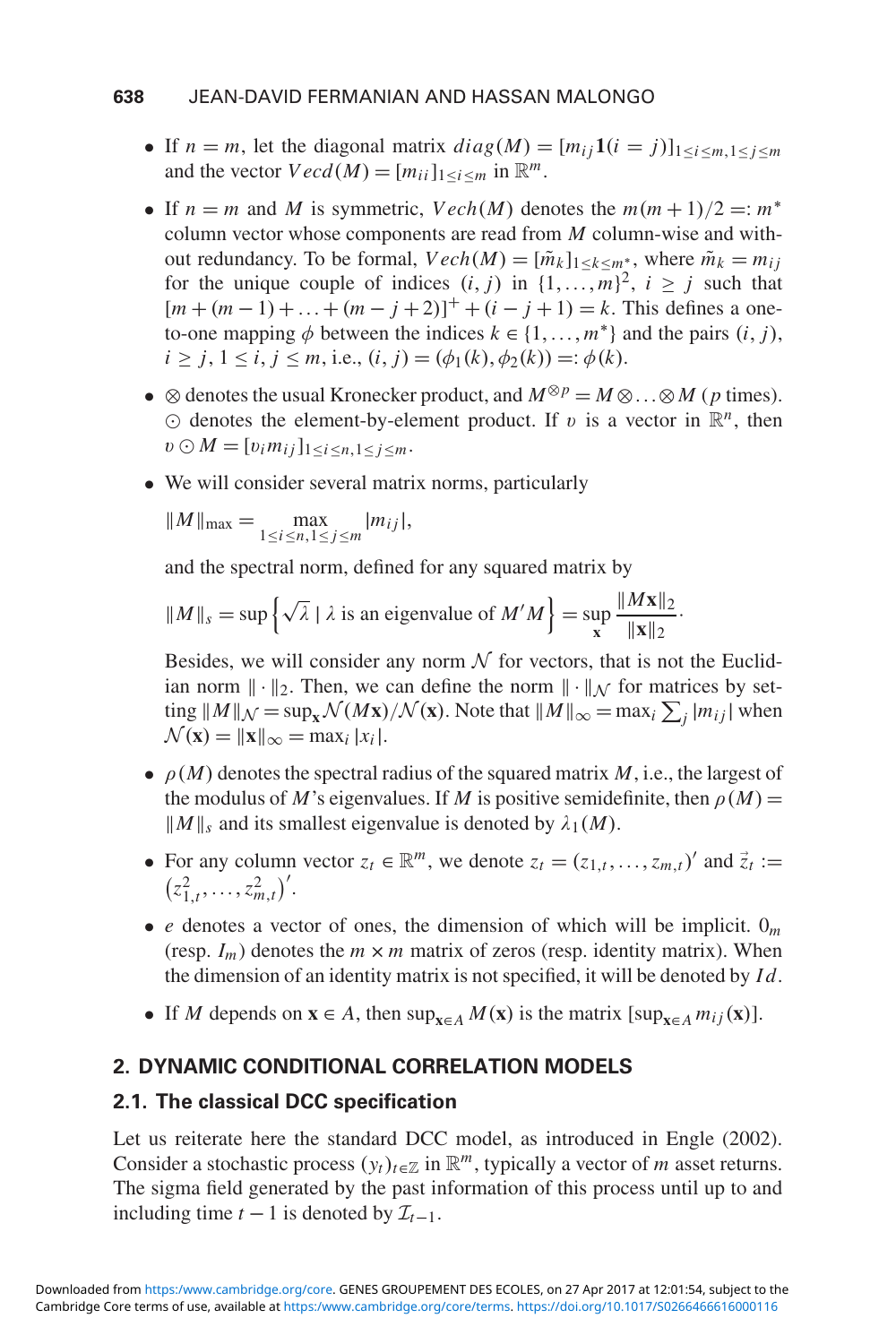Modeling the expected returns of financial series is a problem per se, that has generated a huge amount of literature. In this paper, our focus will be on the dynamics of the conditional variance-covariance of  $y_t$  instead. Therefore, following current practice, we will assume we can remove the conditional means of our returns. Let  $\mu_t(\theta) = E[y_t | \mathcal{I}_{t-1}] =: E_{t-1}[y_t]$  be the conditional mean vector of *y<sub>t</sub>*. It depends on a vector of parameters  $\theta \in \Theta$ . We define a "detrended" series  $(z_t)_{t \in \mathbb{Z}}$  by

$$
y_t = \mu_t(\theta) + z_t, \ \ E_{t-1}[z_t] = 0.
$$

For convenience, the conditional mean  $\mu_t(\theta)$  is assumed to be measurable with respect to  $\sigma(z_{t-1}, z_{t-2}, \ldots)$ . Therefore,  $\mathcal{I}_t = \sigma(y_t, y_{t-1}, \ldots) = \sigma(z_t, z_{t-1}, \ldots)$ .

Let us denote by  $H_t$  the variance-covariance matrix of the *t*-observations, conditionally on  $\mathcal{I}_{t-1}: Var(y_t|\mathcal{I}_{t-1}) = Var(z_t|\mathcal{I}_{t-1}) := H_t$ . As usual with DCC-type models, we split the variance-covariance matrix  $H_t$  between volatility terms on one side (in  $D_t$ ), and correlation coefficients on the other side (in  $R_t$ ):

$$
H_t = D_t^{1/2} R_t D_t^{1/2}, \ D_t = diag(h_{1,t}, \dots, h_{m,t}), \tag{1}
$$

where  $h_{k,t}$  denotes the "instantaneous variance" of the return  $y_{k,t}$  (or  $z_{k,t}$ , equivalently), conditionally on I*t*−1. We assume GARCH-type models on every margin, but with potential cross-effects between all these volatilities:

$$
Vecd(D_t) = V_0 + \sum_{i=1}^r A_i Vecd(D_{t-i}) + \sum_{j=1}^s B_j \cdot \vec{z}_{t-j},
$$
\n(2)

for some deterministic nonnegative matrices  $(A_i)_{i=1,\dots,r}$  and  $(B_j)_{j=1,\dots,s}$ , and for a positive vector  $V_0$  in  $\mathbb{R}^m$ . We will set  $A_i := [a_{k,l}^{(i)}]_{1 \leq k,l \leq m}$ ,  $i = 1,\ldots,r$ , and  $B_j := [b_{k,l}^{(j)}]_{1 \leq k,l \leq m}, j = 1, \ldots, s.$ 

Let us introduce the vector of so-called "standardized residuals"  $\varepsilon_t := D_t^{-1/2} z_t$ . Obviously,  $E_{t-1}[\varepsilon_t] = 0$  and  $E_{t-1}[\varepsilon_t \varepsilon_t'] = R_t$ . We impose that  $M^{1/2}$  is positive definite for any positive definite matrix  $M$ . In this case, the square root of  $R_t$ is uniquely defined: see Serre (2010), Theorem 6.1. This will be our convention throughout the article.

The dynamics of correlations are given by the traditional Dynamic Conditional Correlation specification:

$$
R_t = diag(Q_t)^{-\frac{1}{2}} Q_t diag(Q_t)^{-\frac{1}{2}},
$$
\n(3)

where the sequence of matrices  $(Q_t)_{t \in \mathbb{Z}}$  satisfies

$$
Q_t = W_0 + \sum_{k=1}^{v} M_k Q_{t-k} M'_k + \sum_{l=1}^{\mu} N_l \varepsilon_{t-l} \varepsilon'_{t-l} N'_l,
$$
\n(4)

for some deterministic matrices  $(M_k)_{k=1,\dots,v}$  and  $(N_l)_{l=1,\dots,u}$ , and for a positive definite constant matrix *W*<sub>0</sub>. Obviously, when such a sequence  $(Q_t)_{t>-\nu}$  is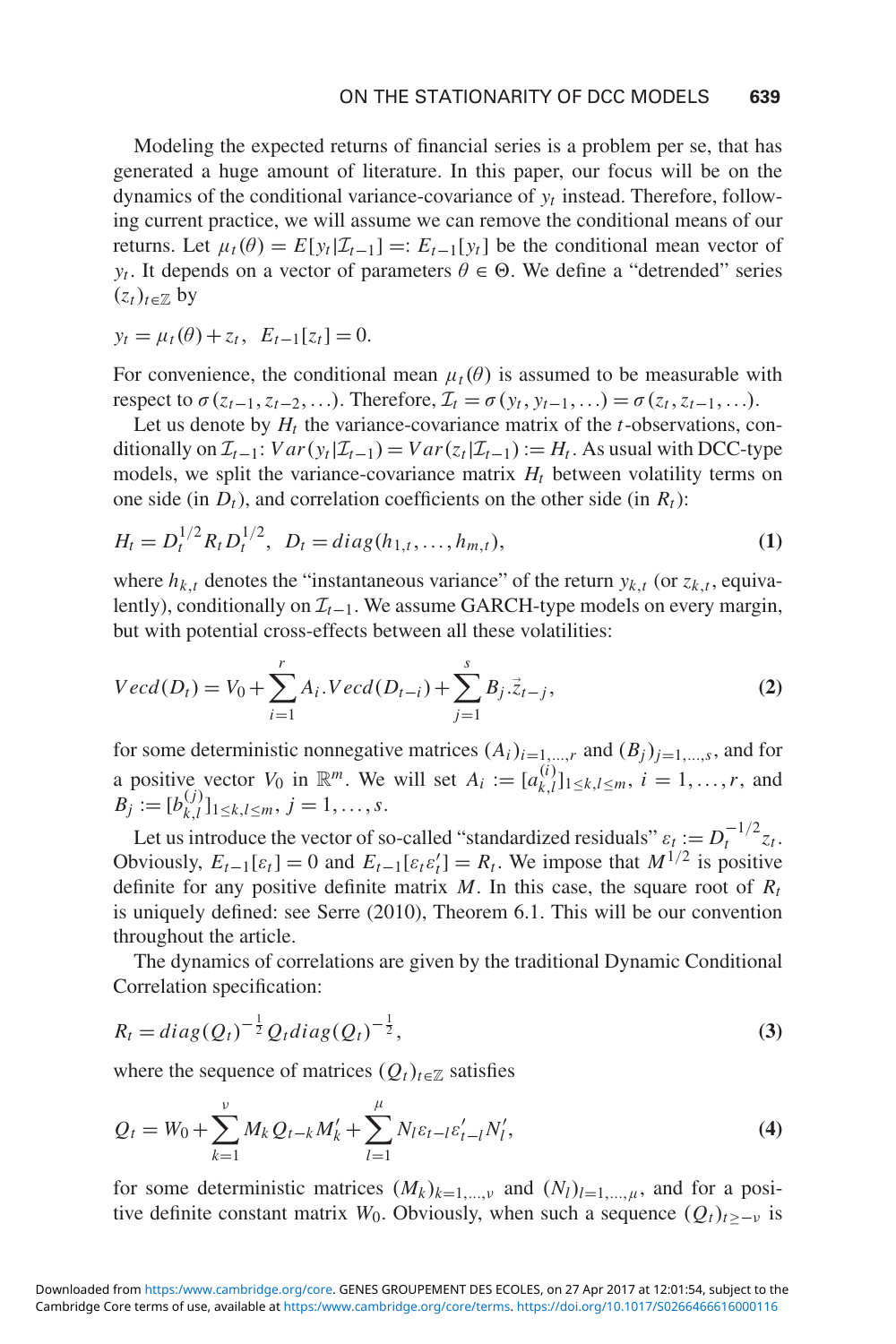initialized with *ν* nonnegative definite (possibly null) matrices, every  $Q_t$ ,  $t \geq 0$ , will be definite positive. In Theorem 1, we prove that a "doubly infinite" stationary sequence  $(Q_t)_{t \in \mathbb{Z}}$  of definite positive matrices exists and which satisfies (4).

We will set  $M_k := [m_{p,q}^{(k)}]_{1 \le p,q \le m}$ ,  $k = 1,..., \nu$ , and  $N_l := [n_{p,q}^{(l)}]_{1 \le p,q \le m}$ ,  $l = 1, \ldots, \mu$ . In practice, the positive matrix *W*<sub>0</sub> (or the constant vector *V ech*(*W*<sub>0</sub>) in R*m*<sup>∗</sup> equivalently) is a parameter that has to be estimated, most often during the first stage.

Aielli (2013) noticed that the estimation of the unknown matrix  $W_0$  is not straightforward, because it cannot be deduced trivially from the unconditional correlation between the standardized residuals  $\varepsilon_t$ . Therefore, he introduced a new variety of DCC-GARCH models (called cDCC), where (4) is replaced by

$$
Q_{t} = W_{0} + \sum_{k=1}^{v} M_{k} Q_{t-k} M'_{k}
$$
  
+ 
$$
\sum_{l=1}^{\mu} N_{l} diag(Q_{t-l})^{-1/2} \varepsilon_{t-l} \varepsilon'_{t-l} diag(Q_{t-l})^{-1/2} N'_{l}.
$$
 (5)

Under this new assumption, cDCC can be seen as a particular BEKK model (Engle and Kroner, 1995). Therefore, Aielli obtained the existence of strictly and/or weakly stationary solutions, applying the conditions of Boussama, Fuchs, and Stelzer (2011) on BEKK processes. Actually, Aielli's model (5) is a smart but not intuitive "adhoc" specification. Its main justification appears as essentially technical, to avoid the nonlinear feature of Engle's original DCC model (4). Under the standard latter specification, DCC models can no longer be rewritten as BEKK models and other techniques have to be found. In this paper, we obtain similar results to Aielli (2013), but by keeping the original specification of DCC models and without relying on another surrounding family of processes.

#### **2.2. DCC as Markov chains**

Actually, it is possible to rewrite the previous DCC model as a Markov chain, that looks like an AR(1) process. This rewrite will become a crucial tool when studying stationary solutions hereafter. Set

$$
X_t := (X_t^{(1)}, X_t^{(2)}, X_t^{(3)}, X_t^{(4)})',\tag{6}
$$

where

$$
X_t^{(1)} := (V e c d(D_t), \dots, V e c d(D_{t-r+1}))',
$$
  
\n
$$
X_t^{(2)} := (\vec{z}_t, \dots, \vec{z}_{t-s+1})',
$$
  
\n
$$
X_t^{(3)} := (V e c h(Q_t), \dots, V e c h(Q_{t-\nu+1}))',
$$
 and  
\n
$$
X_t^{(4)} := (V e c h(\varepsilon_t \varepsilon'_t), \dots, V e c h(\varepsilon_{t-\mu+1} \varepsilon'_{t-\mu+1}))'.
$$

The dimensions of the four previous random vectors are  $rm$ ,  $sm$ ,  $vm$ <sup>\*</sup>, and  $\mu m$ <sup>\*</sup>, respectively. Their sum, the dimension of  $X_t$ , is denoted by  $d$ . With simple block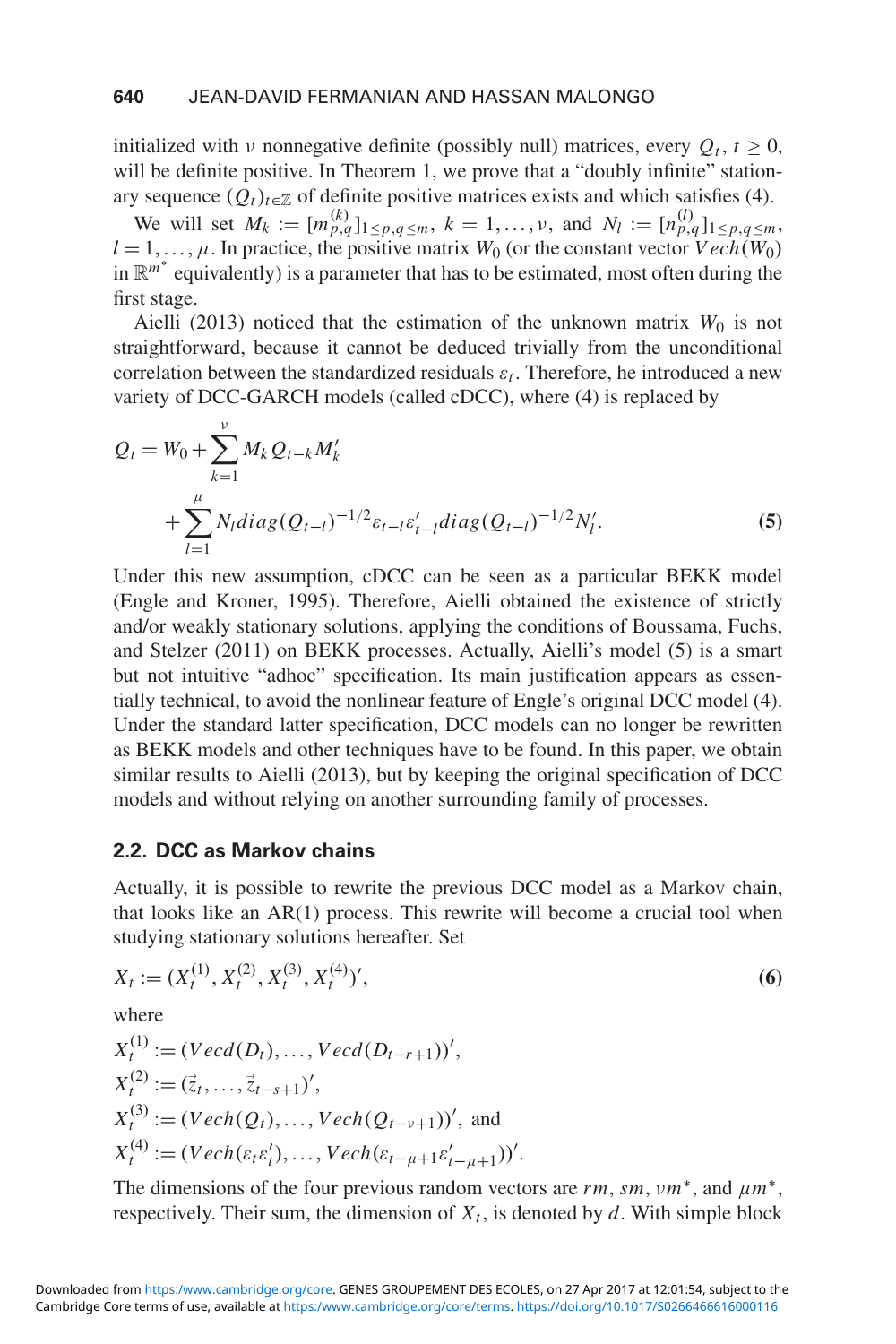matrix calculations, random matrices  $(T_t)$  and a vector process  $(\zeta_t)$  exist, such that the dynamics of  $X_t$ , any solution of the DCC model, may be rewritten as

$$
X_t = T_t \cdot X_{t-1} + \zeta_t,\tag{7}
$$

for any *t*. We will write the block matrix  $T_t := [T_{i,j,t}]_{1 \le i,j \le 4}$  with convenient random matrices  $T_{i,j,t}$ .

Knowing  $(7)$ , the underlying process  $(X_t)$  can be seen as a vectorial autoregressive of order one, but with random matrixcoefficients  $(T_t)$ . Let us detail the  $AR(1)$  form of  $(7)$ :

• set  $T_{1k,t} = 0$  when  $k = 3, 4$ ,

$$
T_{11,t} := \begin{bmatrix} A_1 & A_2 & \cdots & \cdots & A_r \\ I_m & 0_m & \cdots & \cdots & 0_m \\ 0_m & I_m & 0_m & & \vdots \\ \vdots & & \ddots & \ddots & \vdots \\ 0_m & \cdots & 0_m & I_m & 0_m \end{bmatrix}, \text{ and } T_{12,t} := \begin{bmatrix} B_1 & B_2 & \cdots & \cdots & B_s \\ 0_m & \cdots & \cdots & \cdots & 0_m \\ \vdots & & & \vdots \\ \vdots & & & \vdots \\ 0_m & \cdots & \cdots & \cdots & 0_m \end{bmatrix}.
$$

• We deduce from Equation (2) that

$$
D_t \vec{\varepsilon}_t = \vec{\varepsilon}_t \odot V e c d(D_t) = \vec{z}_t = \vec{\varepsilon}_t \odot V_0 + \sum_{i=1}^r \vec{\varepsilon}_t \odot A_i V e c d(D_{t-i}) + \sum_{j=1}^s \vec{\varepsilon}_t \odot B_j \cdot \vec{z}_{t-j}.
$$
 (8)

Let us set  $T_{23,t} = T_{24,t} = 0$ ,

$$
T_{21,t} := \begin{bmatrix} \vec{\varepsilon}_t \odot A_1 & \vec{\varepsilon}_t \odot A_2 & \cdots & \cdots & \vec{\varepsilon}_t \odot A_r \\ 0_m & \cdots & \cdots & \cdots & 0_m \\ \vdots & & & & \vdots \\ 0_m & \cdots & \cdots & \cdots & 0_m \\ \hline \vec{\varepsilon}_t \odot B_1 & \vec{\varepsilon}_t \odot B_2 & \cdots & \cdots & \vec{\varepsilon}_t \odot B_s \\ I_m & 0_m & \cdots & \cdots & 0_m \\ \vdots & \vdots & \ddots & \ddots & \vdots \\ 0_m & I_m & 0_m & \vdots \\ \vdots & \ddots & \ddots & \ddots & \vdots \\ 0_m & \cdots & 0_m & I_m & 0_m \end{bmatrix},
$$
 and

• Clearly, matrices  $\tilde{M}_k$ ,  $k = 1, \ldots, \nu$ , exist such that  $Vech(M_k Q_{t-k} M'_k) = M_k Vech(Q_{t-k}).$ 

Similarly, matrices  $\tilde{N}_l$ ,  $l = 1, \ldots, \mu$ , exist such that  $\text{V}ech(N_l\varepsilon_{t-l}\varepsilon'_{t-l}N'_l) = N_l.\text{V}ech(\varepsilon_{t-l}\varepsilon'_{t-l}).$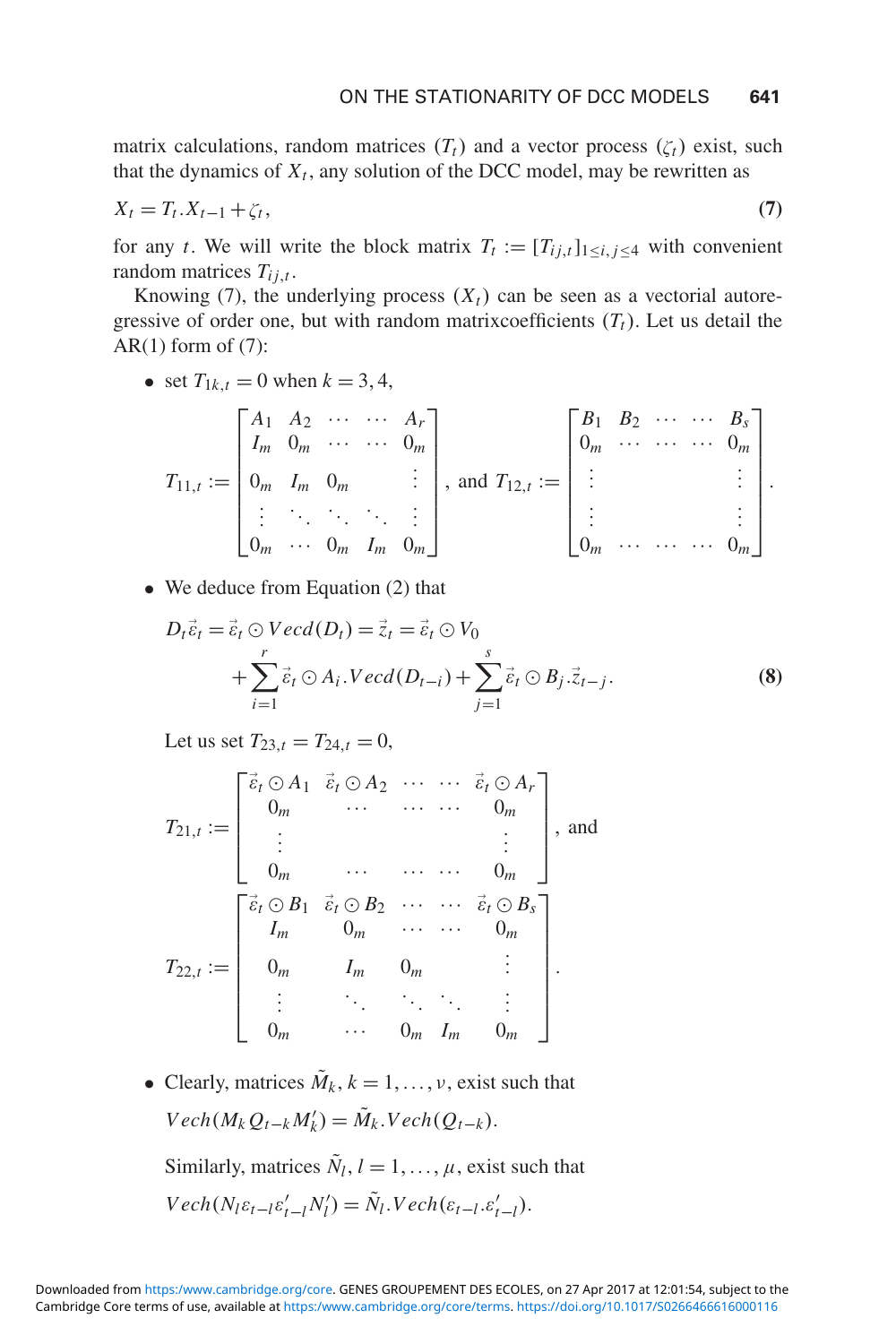It is possible to explicitly write the previous matrices  $\tilde{M}_k$  and  $\tilde{N}_l$ .s Indeed, with the notations of Subsection 1.2,  $\tilde{M}_k = [\tilde{m}_{u,v}^{(k)}]_{1 \le u, v \le m^*}$  where

$$
\tilde{m}_{u,v}^{(k)} = m_{\phi_1(u),\phi_1(v)}^{(k)} m_{\phi_2(u),\phi_2(v)}^{(k)}.
$$
\nSimilarly,  $\tilde{N}_l = [\tilde{n}_{u,v}^{(l)}]_{1 \le u,v \le m^*}$  and  $\tilde{n}_{u,v}^{(l)} = n_{\phi_1(u),\phi_1(v)}^{(l)} m_{\phi_2(u),\phi_2(v)}^{(l)}$ . Then,  
\nset  $T_{31,t} = T_{32,t} = 0$ ,  
\n
$$
T_{33,t} := \begin{bmatrix} \tilde{M}_1 & \tilde{M}_2 & \cdots & \tilde{M}_v \\ I_{m^*} & 0_{m^*} & \cdots & 0_{m^*} \\ 0_{m^*} & I_{m^*} & 0_{m^*} & \vdots \\ \vdots & \ddots & \ddots & \vdots \\ 0_{m^*} & \cdots & 0_{m^*} & I_{m^*} & 0_{m^*} \end{bmatrix}, \text{ and } T_{34,t} := \begin{bmatrix} \tilde{N}_1 & \tilde{N}_2 & \cdots & \cdots & \tilde{N}_\mu \\ 0_{m^*} & \cdots & \cdots & 0_{m^*} \\ \vdots & \vdots & \vdots \\ 0_{m^*} & \cdots & \cdots & 0_{m^*} \end{bmatrix}.
$$

•  $T_{4k,t} = 0, k = 1, 2, 3$ , and define the  $\mu m^* \times \mu m^*$  matrix

$$
T_{44,t} := \begin{bmatrix} 0_{m^*} & 0_{m^*} & \cdots & \cdots & 0_{m^*} \\ I_{m^*} & 0_{m^*} & \cdots & \cdots & 0_{m^*} \\ 0_{m^*} & I_{m^*} & 0_{m^*} & & \vdots \\ \vdots & \ddots & \ddots & \ddots & \vdots \\ 0_{m^*} & \cdots & 0_{m^*} & I_{m^*} & 0_{m^*} \end{bmatrix}
$$

Moreover, rewrite  $\zeta_t = (\zeta_t^{(1)}, \zeta_t^{(2)}, \zeta_t^{(3)}, \zeta_t^{(4)})$ , where, with obvious sizes, these vectors are

.

$$
\zeta_t^{(1)} = (V_0, 0_m, \dots, 0_m)', \ \zeta_t^{(2)} = (\vec{\varepsilon}_t \odot V_0, 0_m, \dots, 0_m)', \n\zeta_t^{(3)} = (Vech(W_0), 0_{m^*}, \dots, 0_{m^*})', \text{ and } \zeta_t^{(4)} = (Vech(\varepsilon_t \varepsilon'_t), 0_{m^*}, \dots, 0_{m^*})'.
$$

Since  $D_t$ ,  $Q_t$ , and  $R_t$  are  $\mathcal{I}_{t-1}$ -measurable, it is easy to see that the filtration induced by the observations is the natural filtration of  $(X_t)$ :  $\sigma(X_t, X_{t-1},...) = \mathcal{I}_t$ for all *t*. From now on, we consider  $(\mathcal{I}_t)$  as the filtration that is generated by  $(X_t)$ . This means that  $E_{t-1}[Z] = E[Z|\mathcal{I}_{t-1}] = E[Z|X_{t-1}, X_{t-2}, \ldots]$ , for any random vector *Z*. And a process  $(Z_t)$  is said to be (one-order, implicitly) *I*-Markov if the law of  $Z_t$  given  $\mathcal{I}_{t-1}$  is the law of  $Z_t$  given  $X_{t-1}$ .

Intuitively, the sequence  $(X_t)$  is  $\mathcal{I}$ -Markov because it is the case for the processes  $(\zeta_t)$  and  $(T_t)$  themselves. To prove this formally, we need an assumption concerning the data generating process (DGP) of  $(z_t)$ .

Let us define the *t*-vector of innovations by

$$
\eta_t := R_t^{-1/2} \varepsilon_t = R_t^{-1/2} D_t^{-1/2} z_t.
$$
\n(9)

Note that  $E_{t-1}[\eta_t] = 0$  and  $E_{t-1}[\eta_t \eta_t'] = I_m$  by construction. The definition of these innovations implies that, for every *t*,  $\sigma(\eta_i, j \le t) \subset \sigma(\varepsilon_i, j \le t) \subset \mathcal{I}_t$ . Nonetheless, we will not establish whether there are equalities between the latter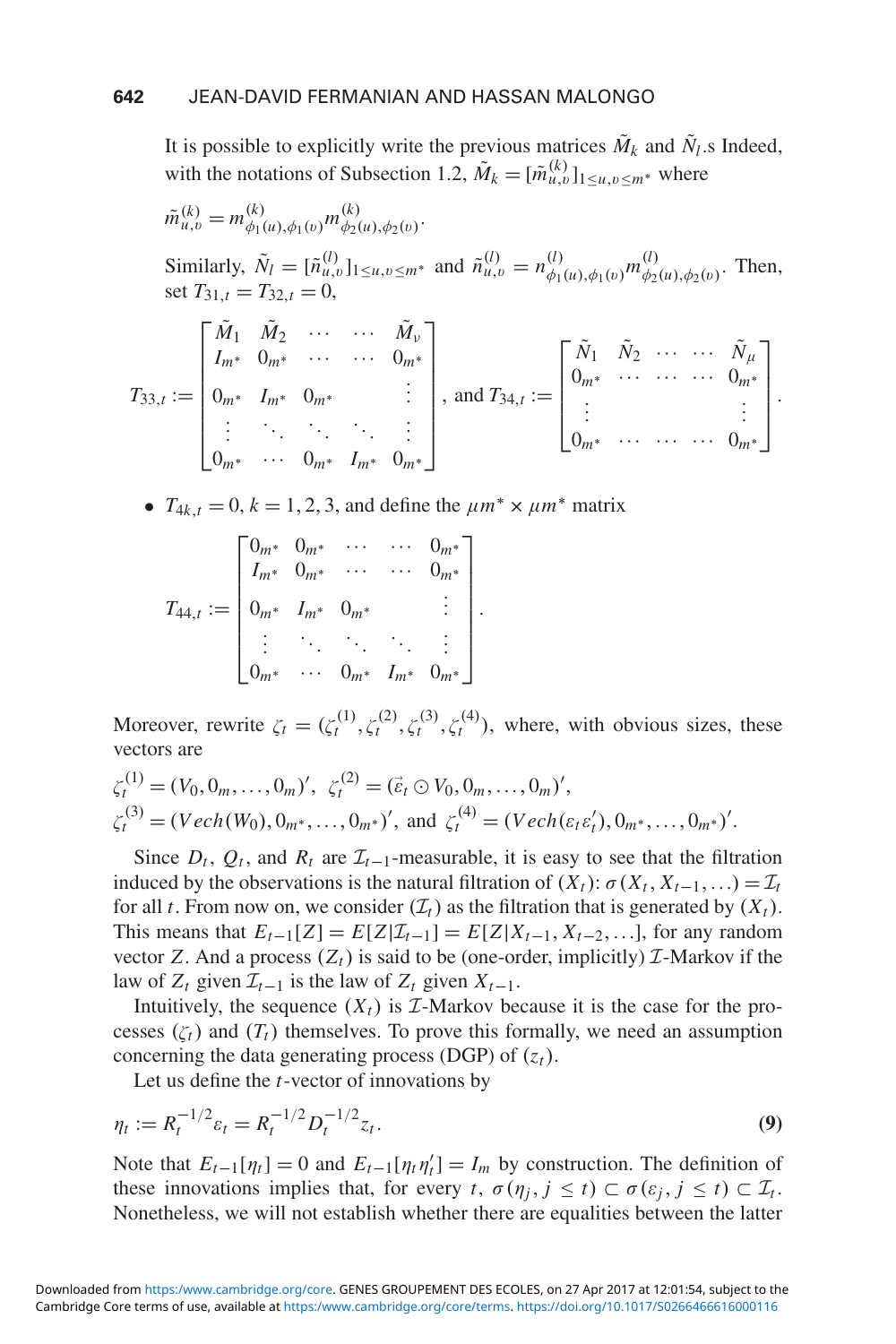filtrations. Technically speaking, this would be equivalent to stating the invertibility of the underlying process.

**Assumption A0.**  $(\eta_t)_{t \in \mathbb{Z}}$  possesses the Markov property with respect to the filtration *I*. In particular,  $E[\eta_t|\mathcal{I}_{t-1}] = E[\eta_t|X_{t-1}]$  for every *t*.

Obviously, the latter assumption is satisfied if  $(\eta_t)_{t\in\mathbb{Z}}$  is a sequence of identically distributed and mutually independent random vectors, with  $E[\eta_t] = 0$  and  $E[\eta_t \eta'_t] = I_m$ . For instance, if the random vectors  $\eta_t$  are standardized Gaussian and mutually independent, the process  $(z_t)_{t\in\mathbb{Z}}$  is conditionally Gaussian, a standard case in practice.

**PROPOSITION 1.** *Under A0, the process*  $(X_t)$  *is Markov of order one with respect to its natural filtration.*

See the proof in the appendix.

**Remark 1.** It would be possible to define a slightly different DGP for the DCC model above: consider a  $\mathcal I$ -martingale difference (i.i.d., for instance) sequence  $(e_t)_{t \in \mathbb{Z}}$  and set  $z_t = H_t^{1/2} e_t, E_{t-1}[e_t] = 0, E_{t-1}[e_t e_t'] = I_m$ . In the latter case, the process  $(\eta_t)$  above would be defined by  $\eta_t = R_t^{-1/2} D_t^{-1/2} H_t^{1/2} e_t$ . Then, it is easy to check that  $(\eta_t)$  is  $\mathcal{I}$ -Markov and is a martingale difference. In other words, A0 would apply in such circumstances.

#### **3. STATIONARITY OF DCC MODELS**

#### **3.1. Existence of stationary DCC solutions**

The AR dynamics of  $X_t$  were defined above thanks to  $T_t$  and  $\zeta_t$ , which will be stochastic only through  $\varepsilon_t$ , i.e., through the *t*-innovation  $\eta_t$  and the  $\mathcal{I}_{t-1}$ measurable matrix  $R_t$ . This creates a major difficulty in proving the existence of stationary solutions. In particular, this means that  $T_t$  depends on some components of  $X_t$ . Therefore, it will be difficult to find explicit expressions like  $X_t = f(\eta_t, \eta_{t-1}, \ldots)$  for some deterministic and measurable function *f*, because the link between  $T_t$  and the past innovations (or observations) is highly nonlinear.

To obtain the existence of stationary solutions in the previous DCC model, we will invoke Tweedie's (1988) criterion. The latter result will provide the existence of an invariant probability measure for the Markov chain defined by (7). This technique has already been used in several papers in econometrics, notably Ling and McAleer (2003) or Ling (1999).

To get the stationarity conditions of  $(z_t)$ , we have to control the magnitude of the random matrix  $T_t$ , which depends on the random variables  $\varepsilon_{kt}^2$ ,  $k = 1, ..., m$ . The mean of the latter variables is one, but they are not independent. This is in contrast with Ling and McAleer (2003). Moreover, unfortunately, the joint law of  $\vec{\epsilon}_t$  is a function of  $R_t$ , i.e., a function of  $X_{t-1}$ . That is why we need the following conditions: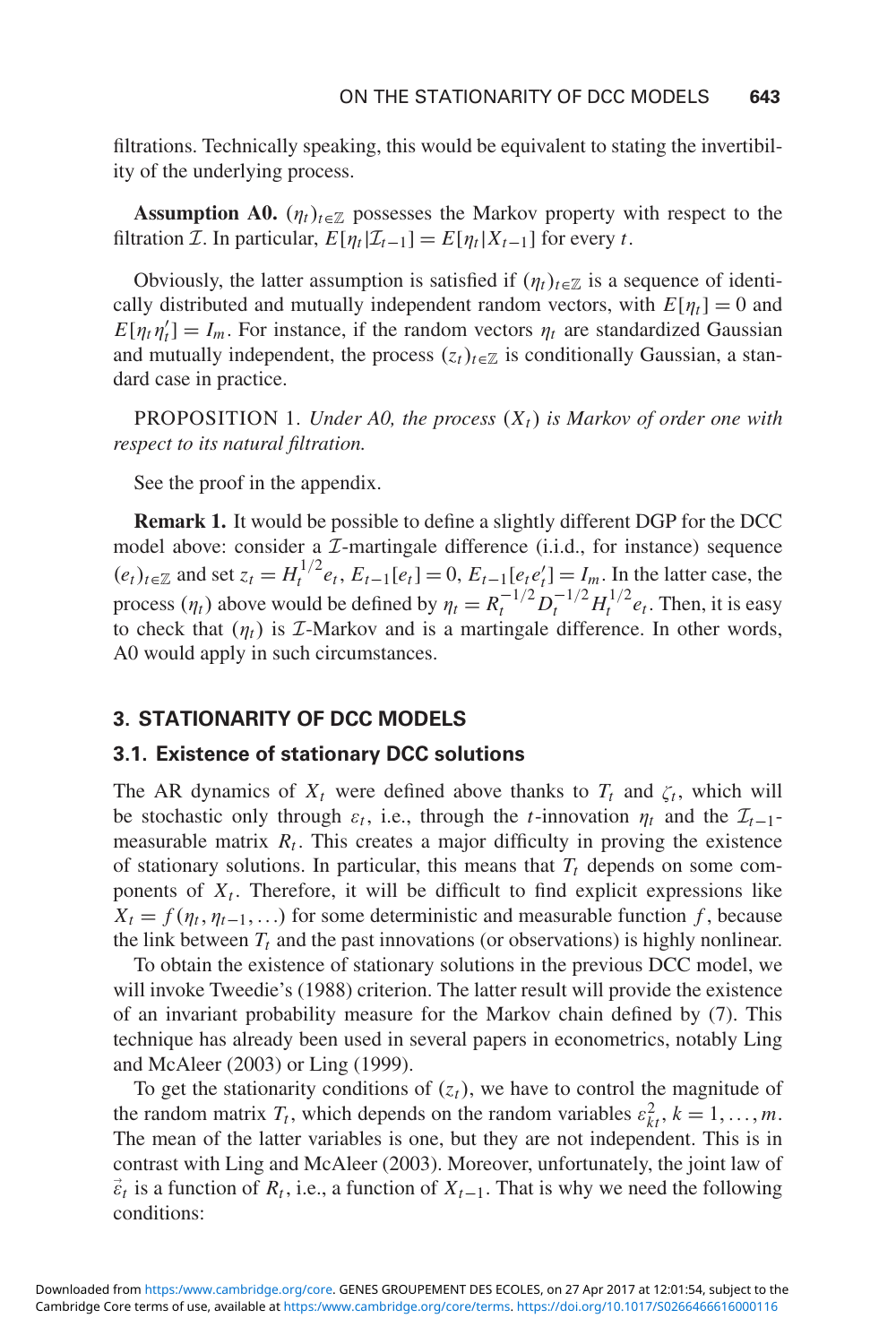**Assumption E1.** For some  $p \ge 1$ ,  $E[\|\eta_t\|^{2p}] < \infty$  and  $p(T^*) < 1$ , where  $T^* := \sup_{t \in [T_t^{\otimes p} | t]} E[T_t^{\otimes p}] | X_{t-1} = \mathbf{x}].$ **<sup>x</sup>**∈R*<sup>d</sup>*

We reiterate that  $T_t$  depends on  $\vec{\varepsilon}_t$ , that  $\varepsilon_t = R_t^{1/2} \eta_t$ , and that the components of  $\eta_t$  are uncorrelated. As such, the coefficients of  $T^*$  are finite because all of the coefficients of  $R_t$  are less than one (in absolute values). When there are no correlation dynamics, the matrices  $M_k$  and  $N_l$  are zero and we recover CCC models. In the latter case, our Assumption E1 is reduced to the main assumption of Ling and McAleer (Theorem 2.2) that was stated for vectorial ARMA-GARCH models.

**Assumption E2.** The law of  $\eta_t$  given that  $X_{t-1} = \mathbf{x}$  is absolutely continuous with respect to the Lebesgue measure, and its density is denoted by  $f_{n}(\cdot|\mathbf{x})$ , for every  $\mathbf{x} \in \mathbb{R}^d$  and *t*. The function  $\mathbf{x} \mapsto f_{\eta_t}(\eta|\mathbf{x})$  is continuous for every  $\eta \in \mathbb{R}^m$ and *t*. There exists an integrable function *H* s.t.  $\sup_t \sup_{x \in \mathbb{R}^d} f_{\eta_t}(\eta | x) \le H(\eta)$  for every  $\eta \in \mathbb{R}^m$ . Moreover,  $\sup_t E[\|\eta_t\|^{2p} | X_{t-1} = \mathbf{x}] \leq \bar{h}(\|\mathbf{x}\|)$ , for some function  $\bar{h}$  that satisfies  $\lim_{n\to+\infty} \bar{h}(v)/v^{\gamma} = 0$  for every  $\gamma > 0$ .

The latter technical assumption is trivially satisfied when  $(\eta_t)$  is an i.i.d. sequence of random vectors s.t.  $E[\|\eta_t\|^{2p}] < +\infty$ . Otherwise, E2 provides some constraints insofar as the law of  $n_t$  depends on the past values of the DCC process. Similar conditions may appear in the literature about the nonparametric estimation of conditional expectations. However, most of them relate to the boundedness of *h* and/or its derivatives (as in Assumption 3 in Newey 1997, for instance), or to the moments of  $h$  (as Assumption 1 in Donald et al. 2003, for instance). Clearly, E2 is weaker than such assumptions.

**THEOREM** 1. *Under the assumptions A0, E1, and E2, the process*  $(z_t, D_t, R_t)$ *as defined by Equations (1), (2), (3), and (4), possesses a strictly stationary solution. The latter process is measurable with respect to the* σ*-field* I *induced by the observations. Moreover, the*  $2p$ -th moments of a solution  $(z_t)$  are finite.

#### **Example 1**

In practice and for the sake of parsimony, it is usual to assume diagonal-type DCC models, where all the parameter matrices are diagonal, assuming no "crosseffects" in terms of volatilities and/or correlations. This means the nonnegative real numbers  $a_u^{(i)}$ ,  $b_u^{(j)}$ ,  $m_u^{(k)}$ , and  $n_u^{(l)}$ ,  $u = 1, \ldots, m$ , exist such that

$$
A_i = diag\left(a_1^{(i)}, \ldots, a_m^{(i)}\right), i = 1, \ldots, r, B_j = diag\left(b_1^{(j)}, \ldots, b_m^{(j)}\right), j = 1, \ldots, s,
$$
  

$$
M_k = diag\left(m_1^{(k)}, \ldots, m_{m^*}^{(k)}\right), k = 1, \ldots, v, N_l = diag\left(n_1^{(l)}, \ldots, n_{m^*}^{(l)}\right), l = 1, \ldots, \mu.
$$

The associated matrices  $\tilde{M}_k$  and  $\tilde{N}_l$  are also diagonal. Set  $\tilde{M}_k$  =  $diag(\tilde{m}_l^{(k)})_{1 \leq l \leq m^*}$ , and check that  $\tilde{m}_l^{(k)} = m_{\phi_1(l)}^{(k)} m_{\phi_2(l)}^{(k)}$ . Now, let us specify the previous Assumption E1 when  $p = 1$ .

Since  $E[\vec{\varepsilon}_{kt} | X_{t-1} = \mathbf{x}] = 1$  for every index *k*,  $T^*$  is simply  $|T_t|$ , replacing  $\vec{\varepsilon}_t$  by one. Denote by  $P^*$  the characteristic polynomial of  $T^*$ ,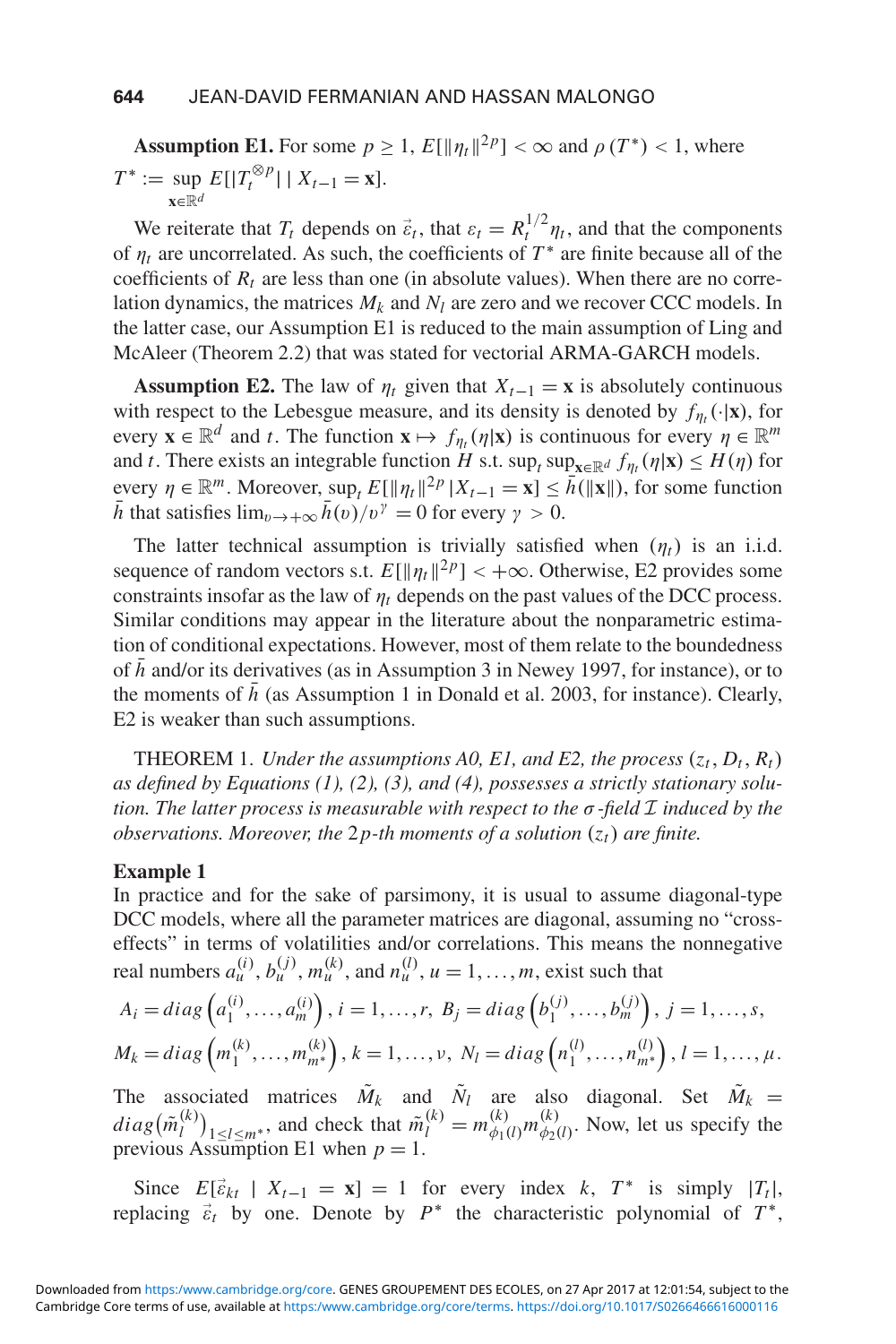i.e.,  $P^*(\lambda) = \text{Det}(T^* - \lambda Id)$ . It can be seen easily that two polynomials  $P_1^*$ and  $P_2^*$  s.t.  $P^*(\lambda) = P_1^*(\lambda)P_2^*(\lambda)$  exist. Here,  $P_1^*$  denotes the characteristic polynomial of the block-matrix  $[|T_{ij,t}|]_{1, \le i, j \le 2}$ , replacing  $\vec{\varepsilon}_t$  by one.  $P_2^*$  is the characteristic polynomial of the previous matrix  $|T_{33,t}|$ . Tedious, but relatively uncomplicated, algebraic calculations provide

$$
P_1^*(\lambda) = \pm \lambda^{\pi_1} \prod_{k=1}^m \left( \sum_{i=1}^r a_k^{(i)} \lambda^{r+s-i} + \sum_{j=1}^s b_k^{(j)} \lambda^{r+s-j} - \lambda^{r+s} \right),
$$
  

$$
P_2^*(\lambda) = \pm \lambda^{\pi_2} \prod_{l=1}^{m^*} \left( \sum_{k=1}^v \tilde{m}_l^{(k)} \lambda^{v-k} - \lambda^v \right),
$$

for some integers  $\pi_1$  and  $\pi_2$ . Let  $\lambda_0$  be a nonzero root of  $P^*$ . If  $\lambda_0$  is a root of  $P_1^*$  then there exists an index  $k \in \{1, ..., m\}$  such that  $\sum_{i=1}^r a_k^{(i)} \lambda_0^{r+s-i}$  +  $\sum_{j=1}^s b_k^{(j)} \lambda_0^{r+s-j} = \lambda_0^{r+s}$ . If  $|\lambda_0| \ge 1$ , this implies  $1 \le \sum_{i=1}^r a_k^{(i)} + \sum_{j=1}^s b_k^{(j)}$ .

On the other side and similarly, if  $\lambda_0$  is a root of  $P_2^*$  and if  $|\lambda_0| \ge 1$ , then there exists  $l \in \{1, ..., m^*\}$  s.t.  $1 \le \sum_{k=1}^{\nu} |\tilde{m}_l^{(k)}|$ . In other words, a sufficient condition to fulfill Assumption E1 is

$$
\sup_{k=1,\dots,m} \sum_{i=1}^r a_k^{(i)} + \sum_{j=1}^s b_k^{(j)} < 1, \text{ and } \sup_{l=1,\dots,m^*} \sum_{k=1}^v |\tilde{m}_l^{(k)}| < 1. \tag{10}
$$

Nonetheless, to apply Theorem 1 in the general case, it may be hard to check the condition on the spectral radius of  $T^*$ . This is due to the analytical complexity of  $T_t^{\otimes p}$ ,  $p > 1$ , or to the calculation of its eigenvalues, even when  $p = 1$ . In the next theorem, we provide more explicit conditions in the case  $p = 1$ , i.e., so that the second-order moments of  $(z_t)$  are finite. These conditions ensure that E1 will be satisfied. In other words, the conditions will be stronger than E1, but they may be more practical. Indeed, it is often important to obtain sufficient conditions that can be written explicitly in terms of the model parameters, for instance, for inference purposes (e.g., the optimization stage to get QML estimates).

Let us consider  $N$  (resp.  $N^*$ ) an arbitrary norm for vectors in  $\mathbb{R}^m$  (resp.  $\mathbb{R}^{m^*}$ ). Denote by  $\|\cdot\|_{\mathcal{N}}$  and  $\|\cdot\|_{\mathcal{N}^*}$  the associated norms for matrices.

THEOREM 2. *If*

$$
\sum_{\substack{i=1 \ v}}^{r} \|A_i\|_{\mathcal{N}} + \sum_{j=1}^{s} \|B_j\|_{\mathcal{N}} < 1, \ \text{and} \tag{11}
$$

$$
\sum_{k=1}^{\nu} \|\tilde{M}_k\|_{\mathcal{N}^*} < 1,\tag{12}
$$

*then Assumption E1 is satisfied with*  $p = 1$ *.* 

Note that the conditions of Theorem 2 do not depend on the matrices  $N_l$ ,  $l = 1, \ldots, \mu$ , which is a relatively unexpected result. Once they are satisfied, and under A0 and E2, Theorem 1 applies.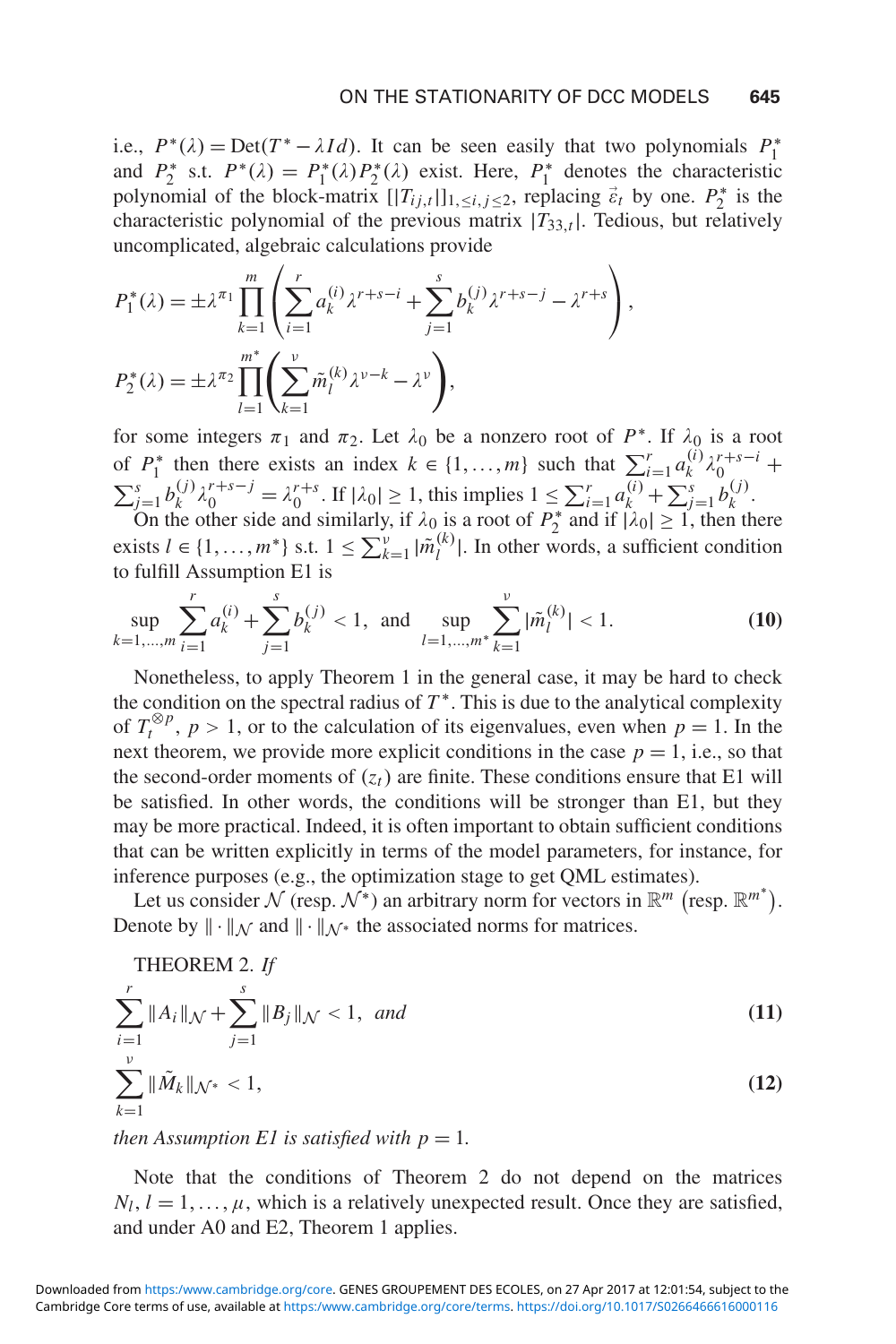By choosing  $N$  as the maximum norm for vectors, it can easily be checked that  $||A_i||_{\mathcal{N}} = \sup_{p=1,\dots,m} \sum_{i,j=1}^m a_{p,q}^{(i)}$ , and similarly with the matrices  $B_j$ . Alternatively, we can choose  $\mathcal{N}(\mathbf{x}) = ||x||_2$ , that induces the spectral norm  $||A_i||_{\mathcal{N}} =$  $||A_i||_s$ . Obviously, we can choose these norms for  $\mathcal{N}^*$  and the matrices  $\tilde{M}_k$ .

It is often of value to assume that the Markov chain is initialized at  $t = 0$ by drawing  $X_0$  following its stationary law. Introducing the filtration  $\mathcal{I}_t^* :=$  $\sigma(X_0, z_1, \ldots, z_t)$ , we can easily see that the DCC solution is now measurable with respect to the  $\sigma$ -field induced by the innovations and the initial value, because, whenever  $t > 0$ ,

 $\sigma(X_0, z_1, \ldots, z_t) = \sigma(X_0, \varepsilon_1, \ldots, \varepsilon_t) = \sigma(X_0, \eta_1, \ldots, \eta_t).$ 

#### **Example 1 (Continued)**

Consider a diagonal-type DCC model and maximum norms for vectors. In this case, the condition (11) becomes

$$
\sum_{i=1}^{r} \sup_{l=1,\dots,m} a_l^{(i)} + \sum_{j=1}^{s} \sup_{l=1,\dots,m} b_l^{(j)} < 1,
$$

and the condition (12) is  $\sum_{k=1}^{v} \sup_{l=1,\dots,m^*} |\tilde{m}_l^{(k)}| < 1$ . These two conditions are stronger than (10), as expected.

#### **Example 2**

To reduce the number of free parameters even further, scalar-DCC models are often introduced. In this case, all the unknown matrices are simply products of a scalar and an identity matrix:

$$
A_i = a^{(i)} I_m, i = 1, ..., r, B_j = b^{(j)} I_m, j = 1, ..., s,
$$
  

$$
M_k = m^{(k)} I_m, k = 1, ..., v, N_l = n^{(l)} I_m, l = 1, ..., \mu.
$$

Such models are very popular, because they allow the number of free parameters to be drastically reduced. With obvious notations, the conditions of Theorem 1 and 2 are the same as above:

$$
\sum_{i=1}^{r} a^{(i)} + \sum_{j=1}^{s} b^{(j)} < 1, \text{ and } \sum_{k=1}^{v} |m^{(k)}|^2 < 1. \tag{13}
$$

In passing, we recover the usual (second-order and strict) conditions of stationarity for GARCH-type models:

$$
0 \le a^{(i)}, b^{(j)} \le 1
$$
, and  $\sum_{i=1}^r a^{(i)} + \sum_{j=1}^s b^{(j)} < 1$ .

#### **3.2. Uniqueness of stationary DCC solutions**

Even if stationary solutions of the DCC model do exist, we are not initially sure *a priori* that they are unique. Besides its theoretical interest, this problem has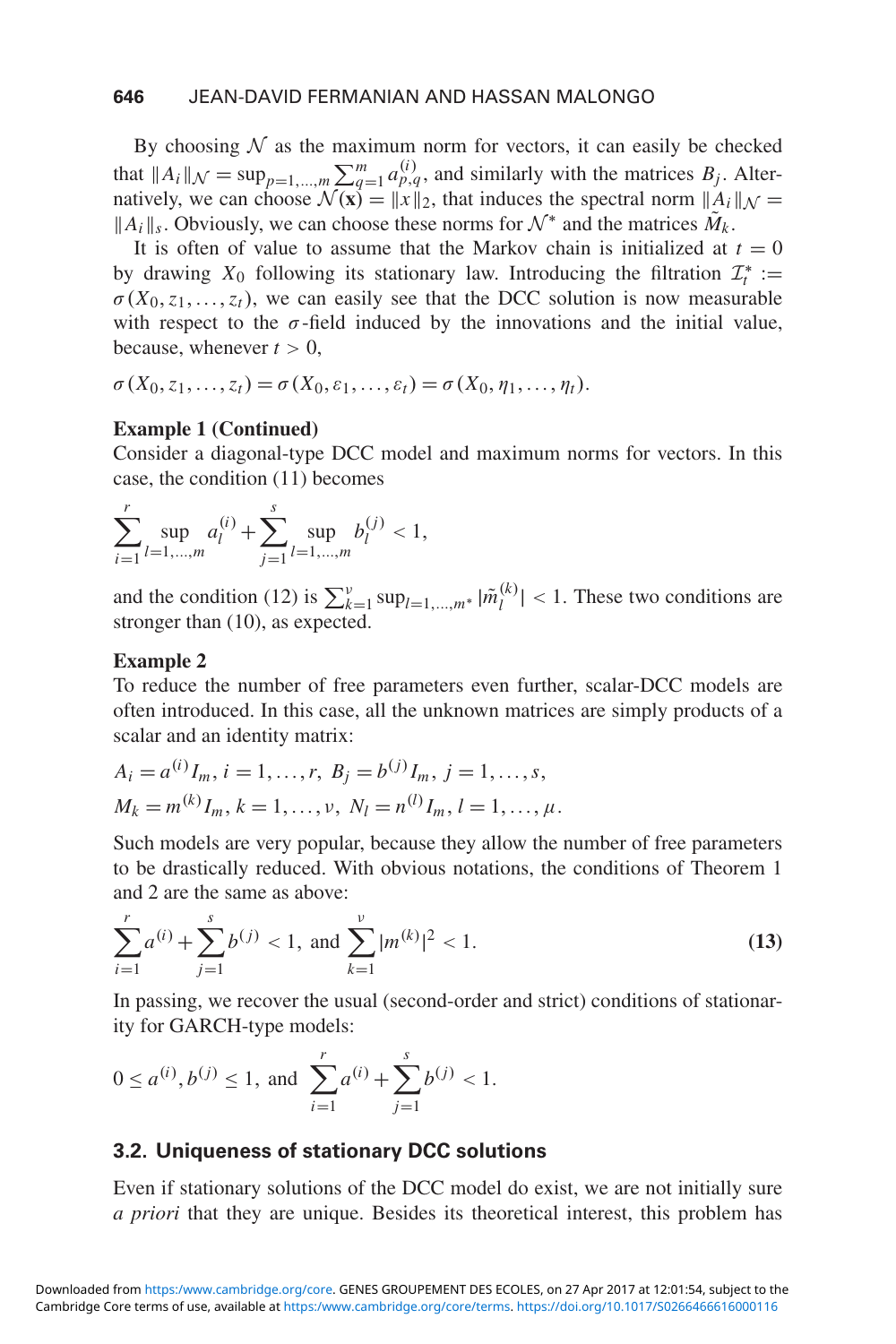practical implications. For instance, for any process, the convergence of simulated trajectories towards the same stationary law, independently of the initialization stage, is a desirable feature. Moreover, the uniqueness of invariant measures of a Markov process implies the ergodicity of the stationary solution (see Douc et al. 2014, Corollary 7.17). This is particularly important for inference purposes. Indeed, the estimation of DCC models is typically based on M-estimates (Quasi Maximum Likelihood, for instance). These techniques rely heavily on uniform Laws of Large Numbers, that are most often deduced from the ergodicity of the process. The conditions for identifiability and consistency rely on some expectations with respect to the underlying invariant measure of the given stationary process. If, for a given set of parameters, several invariant measures exist, then it becomes difficult to check such conditions. Finally, with several underlying invariant measures, we cannot exclude the possibility of switches from one stationary trajectory to another, disturbing the econometric analysis (stationarity tests, statistical uncertainty around estimates, etc.).

Unfortunately, this uniqueness is not given "for free" by Tweedie's Lemma A.1. Moreover, the usual arguments concerning the uniqueness of stationary GARCHtype solutions do not apply here. Indeed, under the Markov-chain specification given by Equation (7), the matrix  $T_t$  is itself a function of the random vector  $X_t$ through the  $\vec{\varepsilon}_t$  factors. This is a major difference with the CCC case, and we need to find another strategy. In this section, we provide some uniqueness results under some more or less restrictive assumptions.

Now, we will consider only stationary solutions of the DCC model, as given in Section 3.1. We know that such solutions exist under the (sufficient) conditions of Theorem 1 or 2, but it is not necessary to impose such conditions from the outset. Obviously, we will need other technical assumptions.

**Assumption U0.** The sequence of innovations  $(\eta_t)_{t \in \mathbb{Z}}$  is highly stationary and ergodic.

**Assumption U1.**  $||T_{33}||_{s} < 1$ .

The matrix  $T_{33}$  has been introduced in Subsection 2.2, under the name  $T_{33,t}$ . Since  $T_{33,t}$  does not depend on time, we have removed the index *t* here.

Thanks to the latter assumptions, we will be able to bound  $\|Q_t\|_{\text{max}}$  from above by a stationary process  $(q_t)$ , and from below by a constant. Moreover,  $\lambda_1(Q_t)$  will be bounded from below. These tools will be crucial in proving the uniqueness of stationary DCC solutions. To do so, let us introduce some intermediate quantities.

• The process  $(q_t)$ , defined by

$$
q_t := \frac{\| Vech(W_0) \|_2}{1 - \|T_{33}\|_s} + \sqrt{\frac{m^3(m+1)}{2}} \sum_{l=1}^{\mu} \| \tilde{N}_l \|_s \xi_{t-l},
$$
  
where  $\xi_t := \sum_{k=0}^{+\infty} \| T_{33} \|_s^k \| \eta_{t-k} \|_2^2.$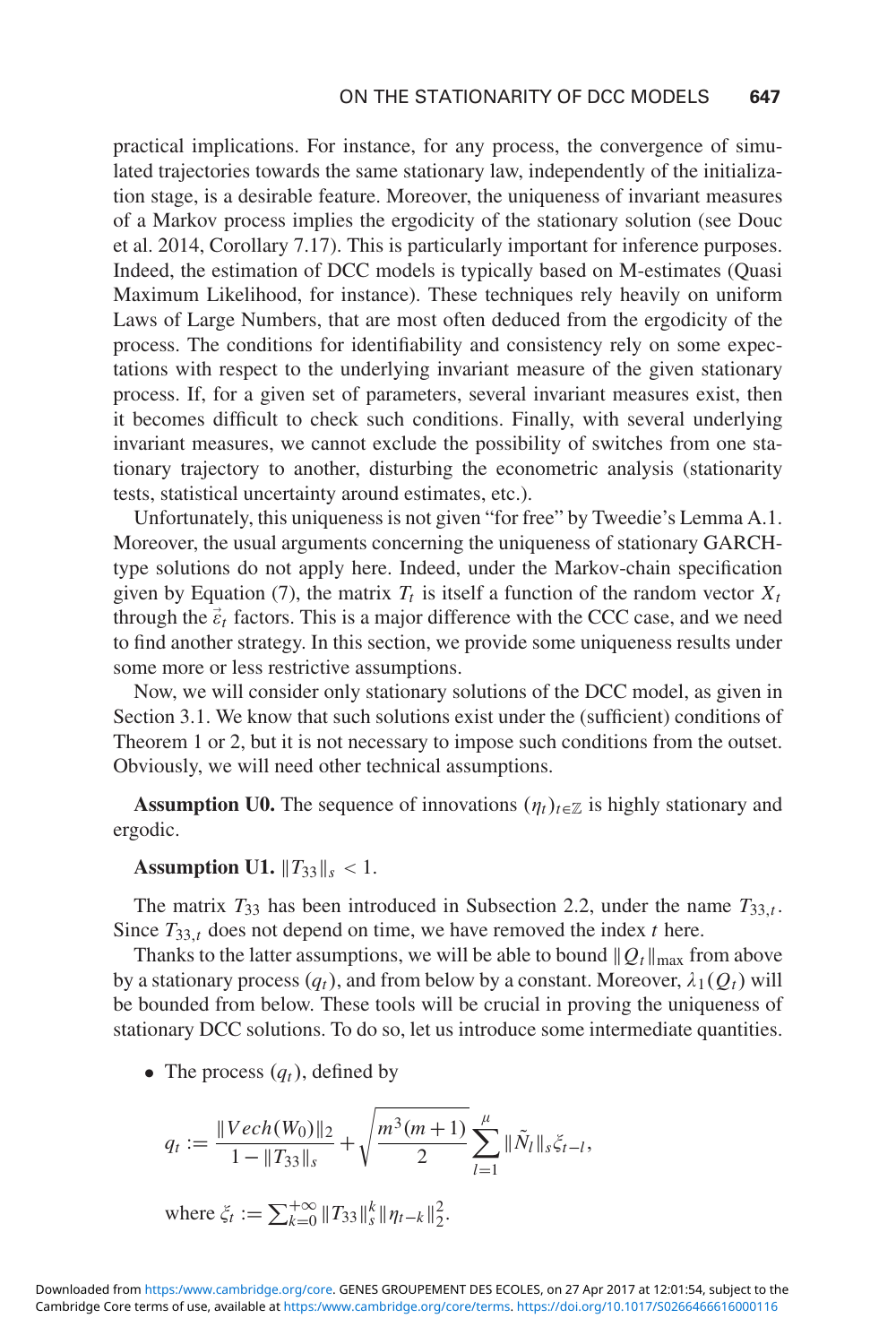#### **648** JEAN-DAVID FERMANIAN AND HASSAN MALONGO

- The constants  $C_\lambda := \lambda_1(W_0)$  and  $C_a := \min_{i=1,\dots,m} (W_0)_{ii}$ .
- The constants

$$
C_{\lambda}^{*} := \frac{\lambda_1(W_0)}{1 - \sum_{k=1}^{\nu} (m^{(k)})^2}, \text{ and } C_q^{*} := \frac{\min_{i=1,\dots,m} (W_0)_{ii}}{1 - \sum_{k=1}^{\nu} (m^{(k)})^2}.
$$

•  $\kappa = \max(v, \mu)$  and, for every  $j = 1, ..., \kappa$ , set

$$
\beta_{j,t} := \mathbf{1}(j \leq \nu) \|M_j\|_{s}^2 + \mathbf{1}(j \leq \mu) \|N_j\|_{s}^2 \frac{4(2m+1)m^{1/2}}{\sqrt{C_{\lambda}}C_q} \|\eta_t\|_{2}^2 \sqrt{q_t}.
$$

Let  $N_t^*$  be the  $(\kappa, \kappa)$ -squared random matrix

|                 | $\begin{matrix} \beta_{1,t} & \beta_{2,t} \\ 0 & \cdots \end{matrix}$ |  | $\beta_{\kappa,t}$ |  |
|-----------------|-----------------------------------------------------------------------|--|--------------------|--|
| $N_t^*$<br>$:=$ | $\overline{0}$                                                        |  |                    |  |
|                 |                                                                       |  |                    |  |
|                 |                                                                       |  |                    |  |

Note that the sequences  $(\xi_t)$ ,  $(q_t)$ , and  $(N_t^*)$  are stationary and ergodic because any  $\xi_t$ ,  $q_t$ , or  $N_t^*$  is a measurable function of the innovations  $(\eta_t)$  that are stationary and ergodic under Assumption U0.

**Assumption U2.**  $E[\ln^+ \| N_t^* \|] < \infty$  and the top Lyapunov exponent of the sequence  $(N_t^*)$ , defined by  $\gamma_N := \lim_{t \to +\infty} t^{-1} E[\ln(\|N_1^* N_2^* \dots N_t^* \|)]$ , is strictly negative.

Such conditions are standard in the GARCH literature (see Francq and Zakoïan, 2010, Section 2.2.2, for instance). Note that  $\gamma_N \le E[\ln \|N_1^*\|]$  for any norm  $\|\cdot\|$ .

Actually, the technical assumptions U1 and U2 above will ensure the uniqueness of  $(\varepsilon_t)$ ,  $(Q_t)$ , and  $(R_t)$  only. To get the uniqueness of  $(D_t)$  and then of  $(z_t)$ itself, we need a last assumption: with the notations of Subsection 2.2, set

$$
\bar{T}_t := \begin{bmatrix} T_{11,t} & T_{12,t} \\ T_{21,t} & T_{22,t} \end{bmatrix}, \text{ and } \bar{T}^* = E[\bar{T}_t].
$$

Note that  $\overline{T}^*$  does not depend on any particular sequence  $(\varepsilon_t)$  nor *t*, because  $E[\varepsilon_{kt}^2] = 1$  for every *k*.

**Assumption U3.**  $\rho(\bar{T}^*)$  < 1

THEOREM 3. *Under A0 and U0–U3, a strictly stationary solution of the DCC model is unique and ergodic, given a sequence* (η*t*)*.*

The latter result can be strengthened in the following particular case, which is commonly encountered in the literature.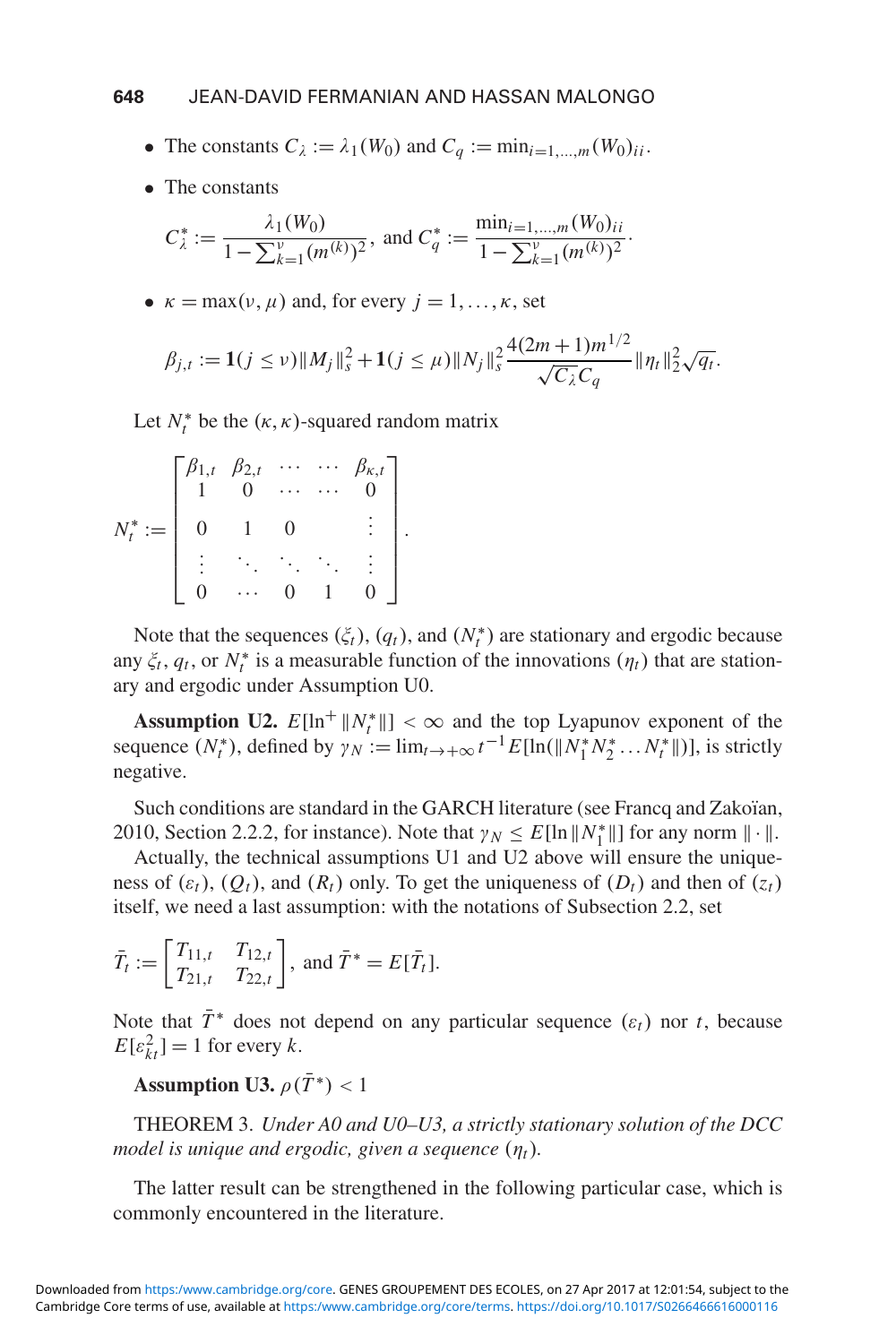**Assumption U4.** The underlying DCC model is "partially" scalar, i.e., scalars *m*<sup>(*k*)</sup> exist such that  $M_k = m^{(k)}I_m$  for all  $k = 1, ..., \nu$ . Moreover,  $\rho(M^*) < 1$  by setting

$$
M^* := \begin{bmatrix} (m^{(1)})^2 & (m^{(2)})^2 & \cdots & (m^{(v)})^2 \\ 1 & 0 & \cdots & \cdots & 0 \\ 0 & 1 & 0 & \vdots \\ \vdots & \ddots & \ddots & \ddots & \vdots \\ 0 & \cdots & 0 & 1 & 0 \end{bmatrix}.
$$

Obviously, U4 is not mandatory to get our uniqueness result, even if it allows the technical condition U2 to be weakened most often, by lowering the  $\beta_{i,t}$  terms. In every case, this "partially" scalar case encompasses the common practice of scalar DCC (or scalar multivariate GARCH) models.

COROLLARY 1. *Under A0 and U0–U4, a strictly stationary solution of the DCC model is unique and ergodic, given a sequence*  $(\eta_t)$ *, replacing*  $C_\lambda$  *(resp.*  $C_q$ *) by*  $C^*_{\lambda}$  (resp.  $C^*_{q}$ ) in U2.

#### **Example 2 (Continued)**

In the case of scalar DCC models of order one, it is easy to specify the conditions above. Here,  $r = s = v = \mu = 1$ ,

$$
A_1 = a^{(1)}I_m, B_1 = b^{(1)}I_m, M_1 = m^{(1)}I_m, N_1 = n^{(1)}I_m.
$$

Assumptions U1 and U4 are equivalent and mean  $|m^{(1)}|$  < 1. Assumption U4 is fulfilled if  $E[\ln \|N_1^*\|_{\max}] < 0$ , or if

$$
E\left[\ln\left((m^{(1)})^2 + (n^{(1)})^2 \frac{4(2m+1)m^{1/2}}{\sqrt{C_\lambda}C_q} \|\eta_t\|_2^2 \sqrt{q_t}\right)\right] < 0. \tag{14}
$$

This expectation could be easily evaluated by simulation, by noting that  $\eta_t$  and  $q_t$ are independent. Finally,

$$
\bar{T}^* = \begin{bmatrix} a^{(1)} & b^{(1)} \\ a^{(1)} & b^{(1)} \end{bmatrix} \otimes I_m.
$$

Through elementary algebra, it can checked that the characteristic function of  $\overline{T}$ <sup>\*</sup> is the function  $x \mapsto (-x)^m (a^{(1)} + b^{(1)} - x)^m$ . Then Assumption U3 means  $a^{(1)} + b^{(1)} < 1$ . Therefore, as expected, the conditions required for stationary DCC solutions to be unique are more demanding than for them to simply exist, due to U2. Generally, the latter condition will be fulfilled more easily if  $\sup_l ||N_l||_s$  is "a lot smaller" than one, if *m* is not "too large", and if the tails of  $\eta_t$  are not "too heavy".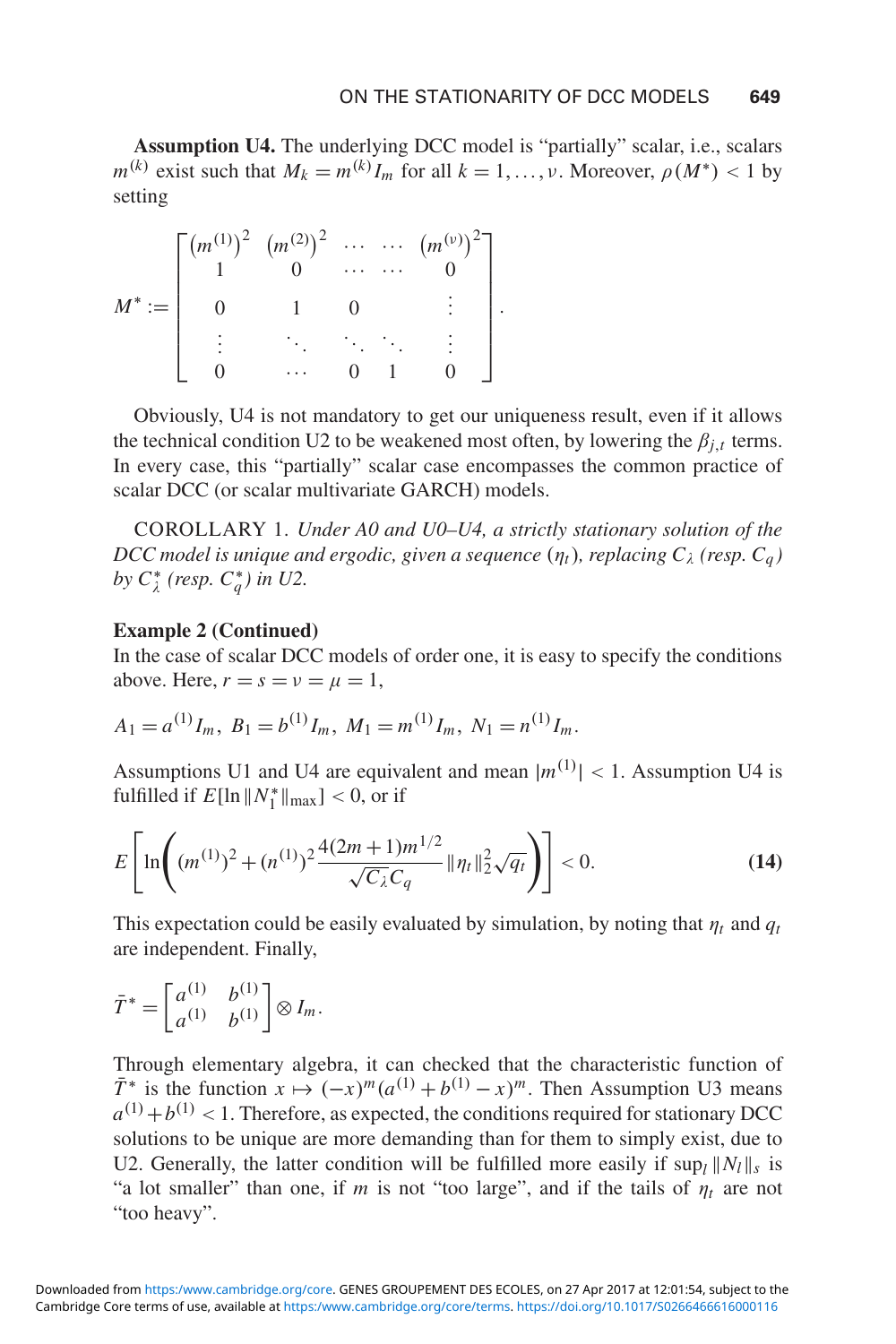#### **4. DISCUSSION AND PRACTICAL CONSIDERATIONS**

Now, let us discuss the sufficient conditions to obtain the existence of stationary DCC solutions, as given in Theorems 1 and 2. The most explicit ones are (11) and (12). Since scalar DCC models are by far the most commonly used models in the literature, we focus on the conditions of the previous examples 1 and 2 above, particularly (13). In the latter case, the conditions on the coefficients of the volatility process are those generally applied in the univariate GARCH literature. It can be proved they are necessary and sufficient for the existence of secondorder and strictly stationary GARCH solutions (see Francq and Zakoïan, 2010, Theorem 2.6 and Remark 2.6). More interestingly, we can check empirically how tight the (now) new conditions on the coefficients of the  $(Q_t)$  process are. In other words, in Example 2, is the constraint  $\sum_{k=1}^{v} |m^{(k)}|^2 < 1$  close to a necessary and sufficient condition for generating stationary trajectories of  $(z_t)$ ,  $(R_t)$  and/or  $(O_t)$ s?

For illustrative purposes, we have considered a very simple bivariate scalar DCC model of order one, given by

$$
h_{k,t} = v_0 + a h_{k,t-1} + b \varepsilon_{k,t}^2, \ k = 1, 2,
$$
  
\n
$$
v_0 = 1/4, \ a = 0.8, \ b = 0.1,
$$
  
\n
$$
Q_t = W_0 + (m^{(1)})^2 Q_{t-1} + (n^{(1)})^2 \varepsilon_{t-1} \varepsilon_{t-1}',
$$
  
\n
$$
W_0 = I_2/2 + e e^{\prime}/2, \ e = [1, 1]^\prime,
$$

with our notations. The latter process is generated by i.i.d. innovations  $(\eta_t)$  that are independent standard bivariate Gaussian vectors. We initialize the process at  $t = 0$  with  $Q_0 = R_0 = I_2$  and  $h_{k,0} = 1/2$ ,  $k = 1, 2$ .

In the paper, we have stated theoretically that the values of the coefficients of the matrices  $N_l$ ,  $l = 1, ..., \mu$  (or the coefficients  $n^{(l)}$  in the scalar case) do not matter to obtain the existence of stationary DCC solutions. We have verified this fairly counter-intuitive fact empirically: with the model above, different coefficients  $n^{(1)}$  do not seem to modify the shape of the trajectories we generate, independently of the other parameters. Therefore, our experiments will lead with a fixed value  $n^{(1)} = \sqrt{3}$ . Note that this value is larger than one and this could be seen "naively" as a source of nonstationarity.

As expected, the value one is key for  $m^{(1)}$ . When the latter is very close to one but less than one  $((m^{(1)})^2 = 0.999$  in our case), we check that the simulated trajectories of  $(z_t)$ ,  $(Q_t)$ , and  $(R_t)$  look stationary, once the influences of the starting values have been forgotten (broadly speaking when  $t \geq 4000$ ): see Figure 1 (solid lines). On the other side, when this auto-regressive parameter is larger than one, even by a small amount  $((m^{(1)})^2 = 1.001$  in our case), we observe that the  $(Q_t)$  trajectories explode: see Figure 1 (dashed lines). Apparently, this is not the case for the  $(R_t)$  correlation coefficients. They tend towards some constant levels (Figure 2), but differ from one experiment to another one. This phenomenon is a consequence of the normalization stage (3), but it seems difficult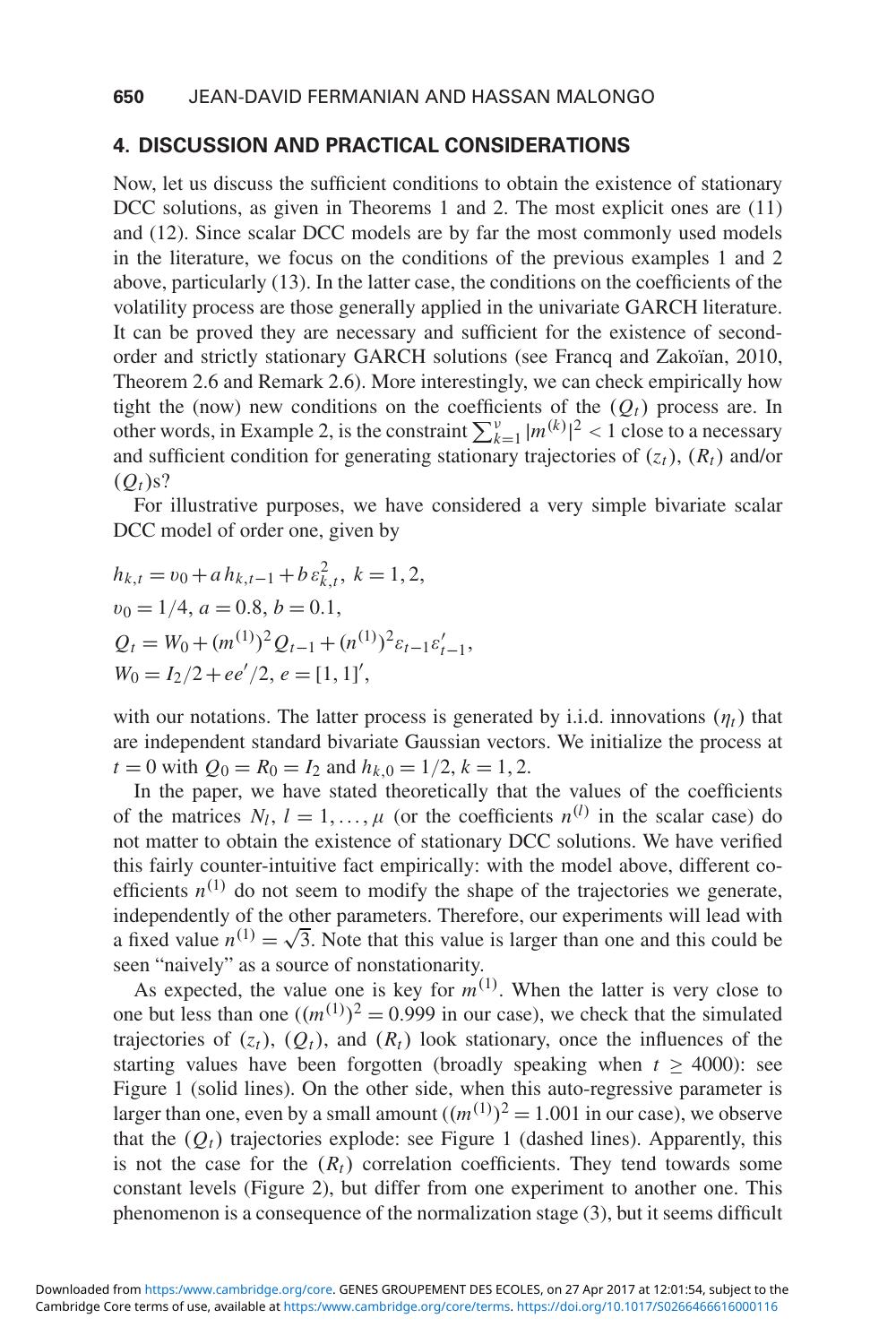



**FIGURE 1.** Some simulated trajectories of  $Q_t[1,1]$  (top) and  $Q_t[1,2]$  (bottom) when  $m^{(1)} = \sqrt{0.999}$  (solid line, left axis) or  $m^{(1)} = \sqrt{1.001}$  (dashed line, right axis).

to maintain that feature will happen for almost every trajectory and any DCC model. Indeed, by managing increasingly (very) high numbers with the  $(Q_t)$ process, we cannot exclude the possibility of spurious unexpected  $(R_t)$  behaviors.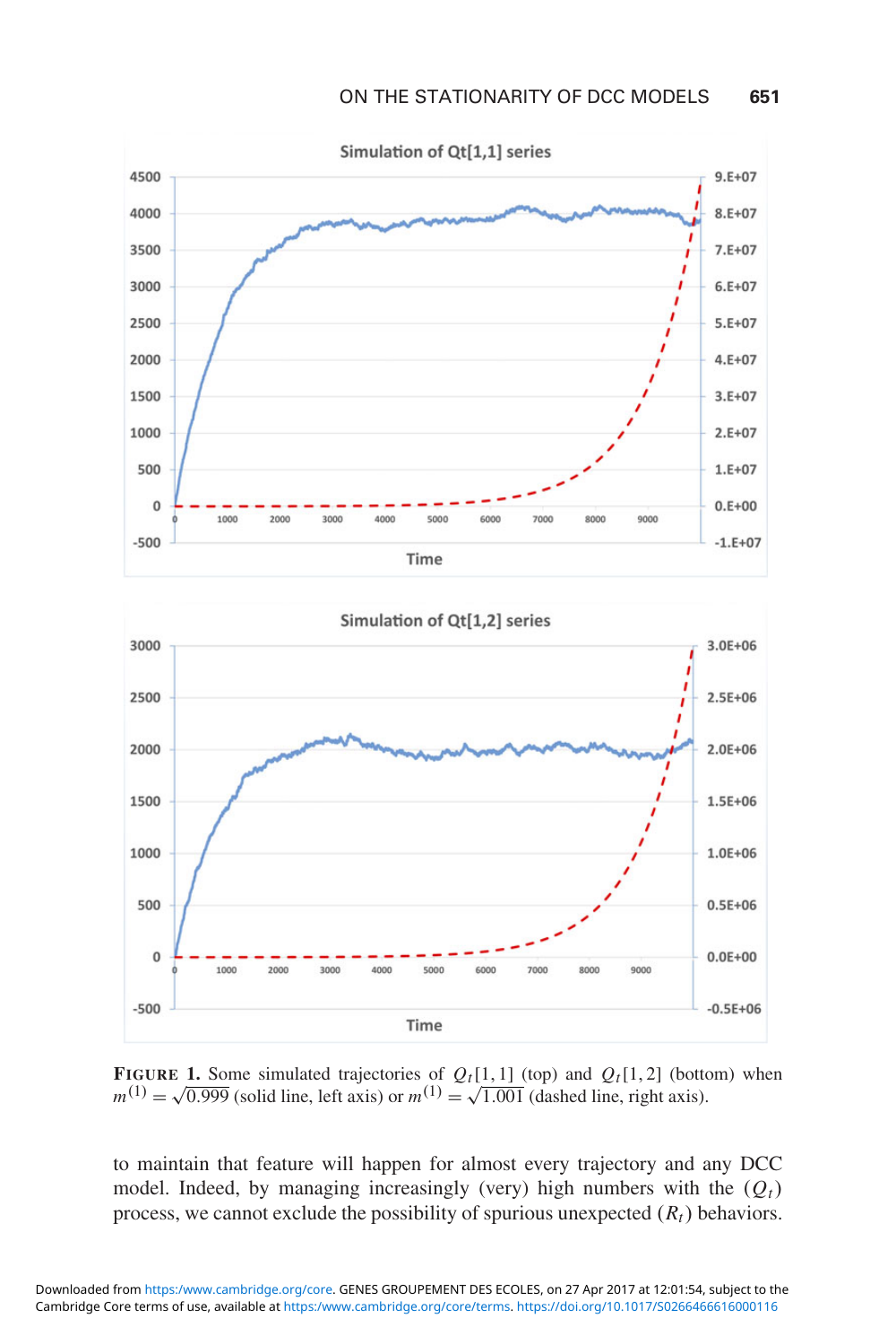

**FIGURE 2.** Some simulated trajectories of  $R_t[1,2]$  when  $m^{(1)} = \sqrt{0.999}$  (solid line) or  $m^{(1)} = \sqrt{1.001}$  (dashed line).

Moreover, we have checked that the  $(z_t)$  trajectories that we generated in this case do not seem to exhibit nonstationary patterns visually. This is logical because our DCC model tends towards a CCC model in such situations. Therefore, it is likely that modelers will be able to manage (i.e., evaluate and simulate numerically) DCC trajectories in practice, even if (12) or its generalizations are not satisfied. Actually, this task remains feasible as long as the numerical values of  $(Q_t)$  are manageable (i.e., not too large) by our software. This is the case when the number of dates is not too large.

We have replaced Gaussian innovations  $(\eta_t)$  by fat-tailed random vectors, to check to what extent this may be a source of instability. The  $\eta_{kt}$  components,  $k = 1, 2$  and  $t = 0, \ldots, T$ , have been drawn following mutually independent standardized Student laws with ν degrees of freedom,  $v > 0$ . We reiterate here that the  $\eta_t$ -moments of order v or higher do not exist. As long as  $v > 2$  and  $m^{(1)} < 1$ , we do not observe explosive patterns for  $(z_t)$ . The components of  $R_t$  appear to become stationary, even if the decrease in initial value effects is very slow when ν is close to two. On the contrary, when  $\nu < 2$ , the processes  $(Q_t)$  and  $(R_t)$  are highly unstable. The former exhibit very spiky trajectories, while the latter often tend to be attracted by the 1 or  $(-1)$  area. Besides, some  $(z_t)$  trajectories reach very high and unrealistic values (10<sup>80</sup>, for instance). In every case, when  $m^{(1)} \ge 1$ , the  $(Q_t)$  trajectories explode and the  $(R_t)$  ones tend to constant values that depend on each experiment. In such cases, the return process  $(z_t)$  may reach huge values, but only when  $\nu < 2$ , apparently. This analysis illustrates the necessity of considering innovations with finite second-order moments, and the fact that higher-order moments are not mandatory to obtain stationary solutions.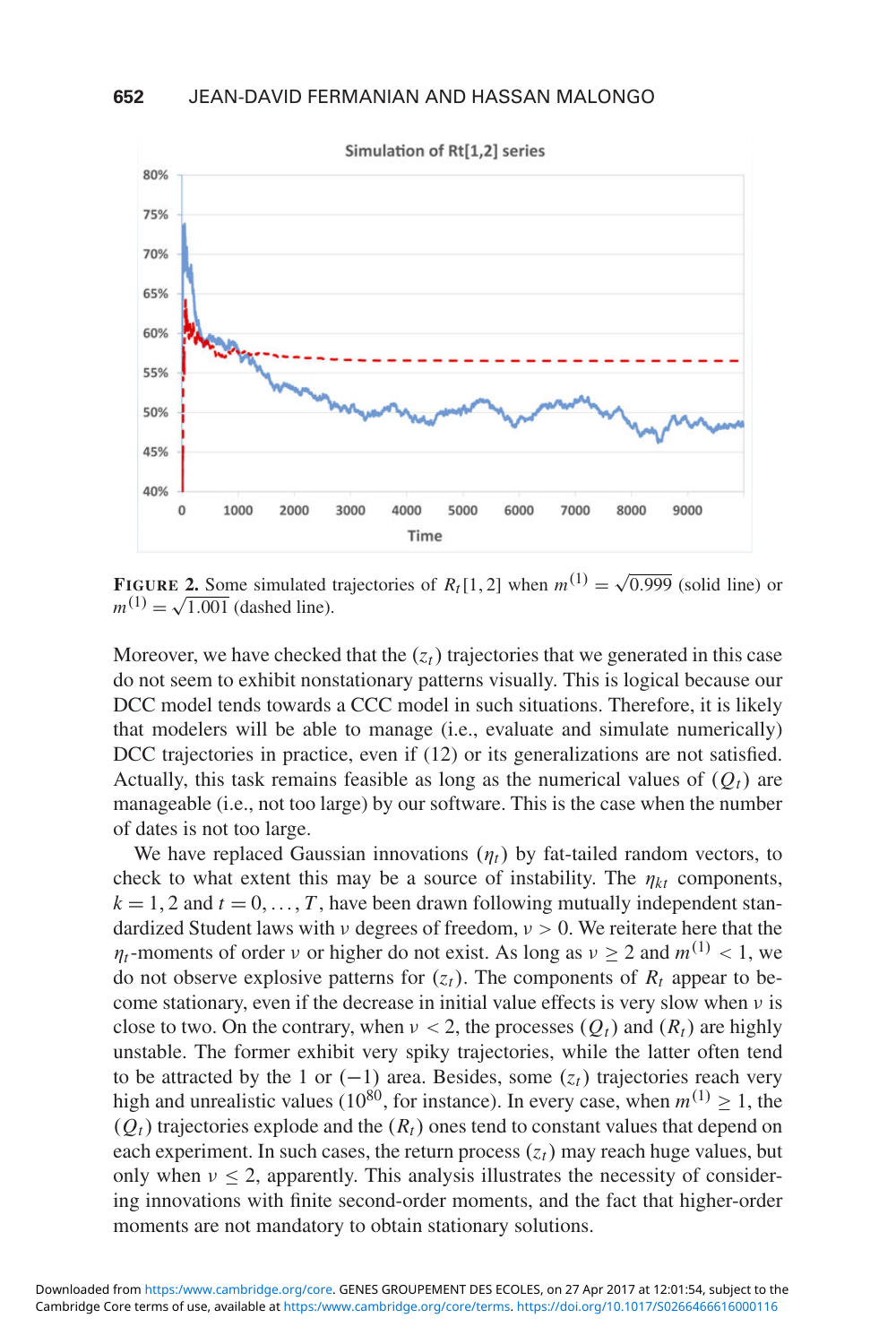Concerning the sufficient conditions that guarantee that stationary DCC solutions are unique, it is more difficult to evaluate their tightness because they are more intricate and involve too many model characteristics. Nonetheless, with the simple scalar DCC model used in Example 2, we observe that the key condition (14) will be more demanding when the number *m* of underlyings increases. On the contrary, smaller values  $|n^{(1)}|$  would help. And the partially scalar case induces significantly less demanding conditions than the general case, because the values of the constants  $C^*_{\lambda}$  and  $C^*_{q}$  in the denominator are a lot higher than  $C_{\lambda}$  and  $C_q$ , respectively. The effect of  $|m^{(1)}|$  is ambiguous because it appears in several quantities, especially  $T_{33}$  and  $C_{\lambda}^*$ .

#### **REFERENCES**

- Aielli, G.P. (2013) Dynamic Conditional Correlation: on properties and estimation. *Journal of Business & Economic Statistics* 31, 282–299.
- Billio, M. & Caporin, M. (2005) Multivariate Markov switching dynamic conditional correlation GARCH representations for contagion analysis. *Statistical Methods & Applications* 14, 145–161.
- Billio, M., M. Caporin & M. Gobbo (2006) Flexible dynamic conditional correlation multivariate GARCH for asset allocation. *Applied Financial Economics Letters* 2, 123–130.
- Bollerslev, T. (1990) Modeling the Coherence in Short Run Nominal Exchange Rates: A Multivariate generalized ARCH Model. *The Review of Economics and Statistics* 72, 498–505.
- Bougerol, P. & Picard, N. (1992) Stationarity of GARCH processes and of some nonnegative time series. *Journal of Econometrics* 52, 1714–1729.
- Boussama, F., F. Fuchs & R. Stelzer (2011) Stationarity and Geometric Ergodicity of BEKK Multivariate GARCH Models. *Stochastic Processes and their Applications* 121, 2331–2360.
- Cappiello L., R.F. Engle & K. Sheppard (2006) Asymmetric dynamics in the correlations of global equity and bond returns. *Journal of Financial Econometrics* 4, 537–572.
- Caporin, M. & M. McAleer (2013) Ten Things You Should Know about the Dynamic Conditional Correlation Representation. *Econometrics* 1, 115–126.
- Comte, F. & O. Lieberman (2003) Asymptotic theory for multivariate GARCH processes. *Journal of Multivariate Analysis* 84, 61–84.
- Donald, S.G., Imbens, G.W. & W.K. Newey (2003) Empirical likelihood estimation and consistent tests with conditional moment restrictions. *Journal of Econometrics* 117, 55–93.
- Douc, R., E. Moulines & D. Stoffer (2014) *Nonlinear Time Series*. Chapman & Hall.
- Engle, R.F. & F.K. Kroner (1995) Multivariate simultaneous generalized ARCH. *Econometric Theory* 11, 122–150.
- Engle, R.F. & K. Sheppard (2001) Theoretical and empirical properties of dynamic conditional correlation multivariate GARCH. Working Paper 2001-15, University of California at San Diego.
- Engle, R.F. (2002) Dynamic conditional correlation: a simple class of multivariate GARCH models. *Journal of Business and Economic Statistics* 20, 339–350.
- Fermanian, J.-D. & H. Malongo (2013) On the link between instantaneous volatilities, switching regime probabilities and correlation dynamics. Working paper Crest.
- Francq, C. & J.-M. Zakoïan (2010) *GARCH models*. Wiley.
- Franses, P.H. & C.M. Hafner (2009) A generalized dynamic conditional correlation model: Simulation and application to many assets. *Econometric Reviews* 28, 612–631.
- Higham, N.J. (2008) *Functions of Matrices*. SIAM.
- Kasch, M. & M. Caporin (2013) Volatility threshold dynamic conditional correlations: An international analysis. *Journal of Financial Econometrics* 11, 706–742.
- Ling, S. (1999) On the probabilistic properties of a double threshold ARMA conditional heteroskedastic model. *Journal of Applied Probability* 36, 688–705.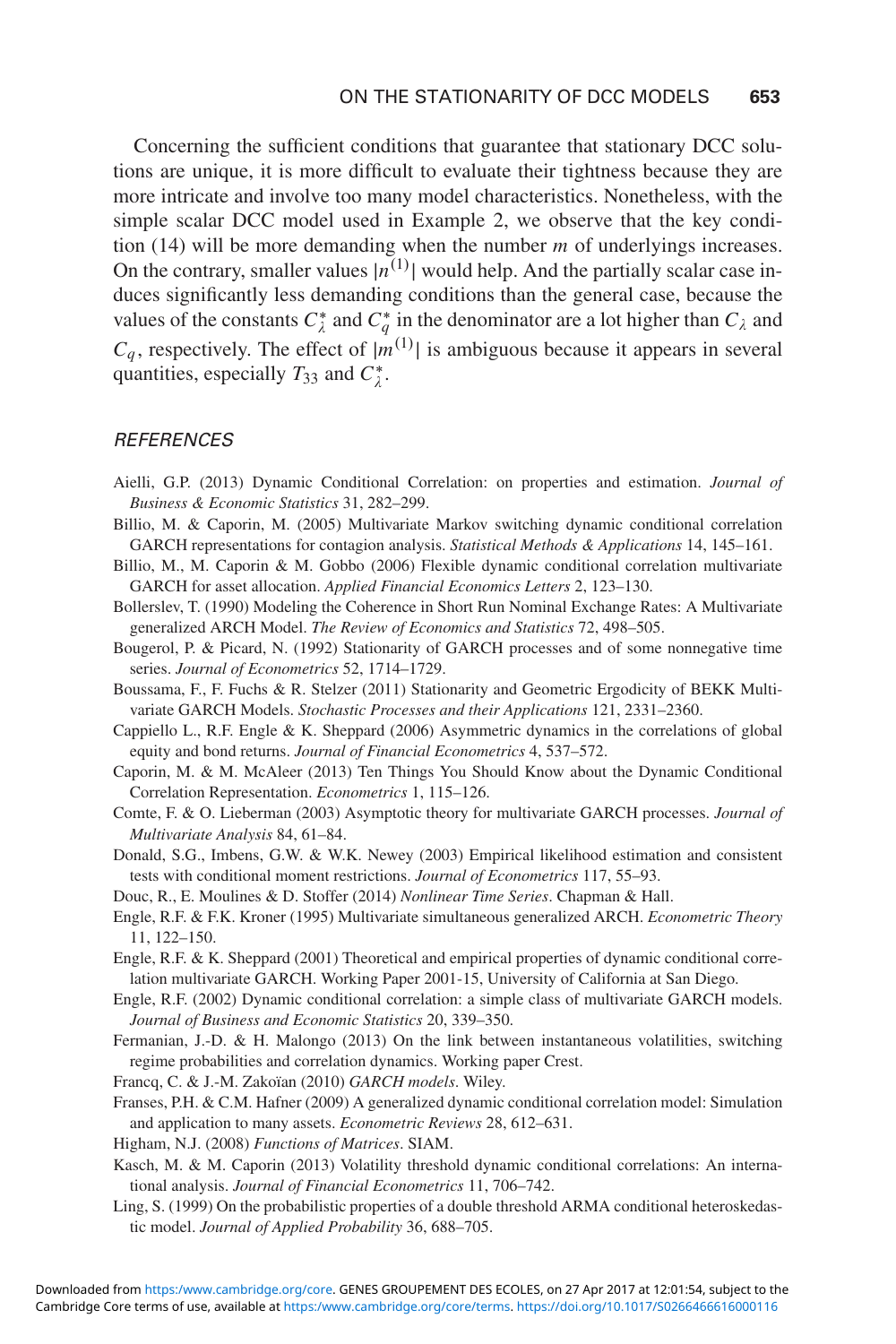#### **654** JEAN-DAVID FERMANIAN AND HASSAN MALONGO

Ling, S. & M. McAleer (2003) Asymptotic theory for a vector ARMA-GARCH model. *Econometric Theory* 19, 280–310.

Lütkepohl, H. (1996) Handbook of Matrices. Wiley.

- Newey, W.K. (1997) Convergence rates and asymptotic normality for series estimators. *Journal of Econometrics* 79, 147–168.
- Otranto, E. & L. Bauwens (2015) Modeling the dependence of conditional correlations on volatility. *Journal of Business & Economic Statistics*. Available online.
- Pelletier, D. (2006) Regime Switching for Dynamic Correlations. *Journal of Econometrics* 131(1–2), 445–473.

Serre, D. (2010) *Matrices: Theory and Applications*. GTM 216, Springer.

- Tse, Y.K. & A.K.C. Tsui (2002) A multivariate GARCH model with time-varying correlations. *Journal of Business and Economic Statistics* 20, 351–362.
- Tweedie, R.L. (1988) Invariant measure for Markov chains with no irreductibility assumptions. *Journal of Applied Probability* 25A, 275–285.

# APPENDIX A. Technical lemmas

We recall Tweedie's criterion, a key tool to prove the existence of an invariant probability measure for a Markov chain. This result has a remarkable advantage: contrary to more commonly used techniques (based on some Lyapunov–Foster conditions, for example), it is not necessary to state the irreducibility of the underlying Markov chain, to obtain the existence of stationary solutions. Technically speaking, proving the irreducibility of such a nonlinear Markov chain is a very challenging task in general.

Let  $(X_t)_{t=1,2,...}$  be a temporally homogeneous Markov chain with a locally compact separable metric state space  $(S, \mathcal{B})$ . The transition probability is  $P(x, A) = P(X_t \in$ *A*|  $X_{t-1} = x$ ), where  $x \in S$  and  $A \in \mathcal{B}$ . Tweedie's (1988) Theorem 2 provides:

LEMMA A.1. *Suppose that*  $(X_t)$  *is a Feller chain, i.e., for each bounded continuous function h on S, the function of* **x** *given by*  $E[h(X_t) | X_{t-1} = \mathbf{x}]$  *is also continuous.* 

1. If there exists, for some compact set  $A \in \mathcal{B}$ , a nonnegative function g and  $\varepsilon > 0$ *satisfying*

$$
\int_{A^c} P(x, dy)g(y) \le g(x) - \varepsilon, \ \ x \in A^c,
$$
\n(A.1)

*then there exists a*  $\sigma$ *-finite invariant measure*  $\mu$  *for*  $P$  *with*  $0 < \mu(A) < \infty$ *.* 2. *Furthermore, if*

$$
\int_{A} \mu(dx) \left[ \int_{A^c} P(x, dy) g(y) \right] < \infty,
$$
\n(A.2)

*then*  $\mu$  *is finite and hence*  $\pi = \mu / \mu(S)$  *is an invariant probability measure.* 3. *Furthermore, if*

$$
\int_{A^c} P(x, dy)g(y) \le g(x) - f(x), \quad x \in A^c,
$$
\n(A.3)

*then*  $\mu$  *admits a finite f*-moment; that is,  $\int_{S} \mu(dy) f(y) < \infty$ .

The following Lemma is our version of Lemma A.2 in Ling and McAleer (2003). Therefore, its proof is omitted.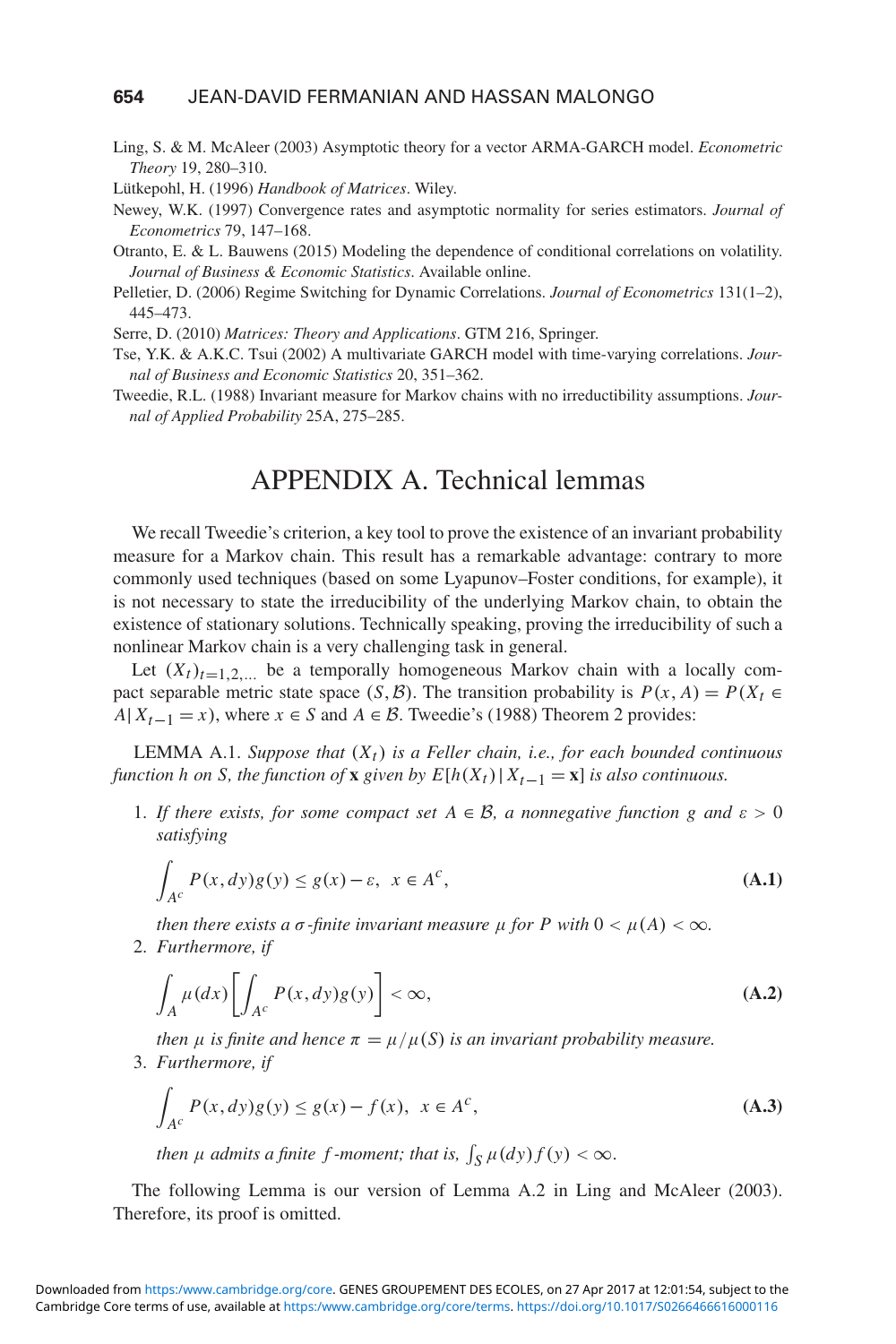**LEMMA** A.2. *For a given squared matrix T, if*  $\rho(|T|) < 1$ *, then there exists a vector*  $M > 0$  *such that*  $(Id - |T|')M > 0$ *.* 

## APPENDIX B. Proof of Proposition 1

Note that  $\varepsilon_t$  (or  $\vec{\varepsilon}_t$ , or even  $Vech(\varepsilon_t \varepsilon'_t)$ ) is a function of the couple  $(R_t, \eta_t)$  only. Due to (3) and (4),  $R_t$  is a deterministic function of  $X_{t-1}$ . Since  $\eta_t$  is Markov with respect to I, the law of ε*<sup>t</sup>* knowing I*t*−<sup>1</sup> is the law of ε*<sup>t</sup>* knowing *Xt*−<sup>1</sup> merely. The same assertion applies with  $T_t$ ,  $\zeta_t$ , or  $X_t$  itself, instead of  $\varepsilon_t$ .

In other words, the nonlinearity of the DCC model comes mainly from  $\vec{\epsilon}_t$  in  $T_t$ . But there exist constant matrices (of zeros and ones)  $F$  and  $G$  such that (7) can be rewritten

$$
X_t = (F \cdot \vec{\varepsilon}_t^*) \odot T_o X_{t-1} + (G \cdot Vech(\varepsilon_t \varepsilon_t')^*) \odot \zeta_o,
$$
 (B.1)

where  $T_o$  (resp.  $\zeta_o$ ) is the  $T_t$  matrix (resp.  $\zeta_t$  vector) when  $\varepsilon_t = 1$ ,  $\vec{\varepsilon}_t^* := [\vec{\varepsilon}_t', 1]'$  and  $Vech(\varepsilon_t \varepsilon_t')^* := [Vech(\varepsilon_t \varepsilon_t')', 1]'$ . Since  $\varepsilon_t = R_t^{1/2} \eta_t$  and since  $R_t$  is a measurable function of  $X_{t-1}$ , then  $X_t$  is clearly a function of  $X_{t-1}$  and of the innovation  $\eta_t$  only, that are Markov. These arguments prove the Markovian structure of the  $(X_t)$  process under A0.

## APPENDIX C. Proof of Theorem 1

First, let us check that  $(X_t)$  is a Feller chain in a convenient space, to be able to apply Lemma A.1 afterwards. Let *h* be a bounded and continuous function on  $\mathbb{R}^d$ . Clearly,

$$
E[h(X_t) | X_{t-1} = \mathbf{x}] = E[h(T_t \mathbf{x} + \zeta_t) | X_{t-1} = \mathbf{x}]
$$
  
= 
$$
E[h(\psi_1(\varepsilon_t \varepsilon'_t)\mathbf{x} + \psi_2(\varepsilon_t \varepsilon'_t)) | X_{t-1} = \mathbf{x}],
$$

for some continuous transforms  $\psi_1$  and  $\psi_2$ . Note that  $\varepsilon_t = R_t^{1/2} \eta_t$  and that  $R_t^{1/2}$  is a continuous function of  $X_{t-1}$ . Indeed,  $R_t \mapsto R_t^{1/2}$  is continuous (see, e.g., Proposition 6.3 in Serre (2010)), and  $X_{t-1} \mapsto R_t$  is continuous by construction. Then,

$$
E\left[h(X_t) \,|\, X_{t-1} = \mathbf{x}\right] = E\left[h \circ \tilde{\psi}(\mathbf{x}, \eta_t) \,|\, X_{t-1} = \mathbf{x}\right] = \int h \circ \tilde{\psi}(\mathbf{x}, \eta) \, f_{\eta_t}(\eta | \mathbf{x}) \, d\eta,
$$

for some continuous transform  $\tilde{\psi}$ . Now, consider a sequence of vectors  $(\mathbf{x}_n)$  that tends to **x** when  $n \to \infty$ . Since *h* is bounded and since the sequence  $(h \circ \psi(\mathbf{x}_n, \eta) f_{\eta_t}(\eta | \mathbf{x}_n))_n$  is convergent for every  $\eta$ , we can apply the dominated convergence theorem under E2. We deduce that  $\mathbf{x} \mapsto E[h(X_t) | X_{t-1} = \mathbf{x}]$  is continuous and then  $(X_t)$  is Feller.

Note that the vector  $X_t$  belongs to the metric space  $\mathbb{R}^d$ , endowed with the usual topology. Since we impose that the matrices  $Q_t$  will be positive definite,  $X_t$  will live in a subspace of  $\mathbb{R}^d$ , where  $X_t^{(3)}$  will gather only the components of definite positive matrices. It is easy to check that this subspace is separable and locally compact. Therefore, the assumptions of Lemma A.1 are satisfied.

Second, set  $g(\mathbf{x}) = 1 + |\mathbf{x}^{\otimes p}|^t M$ , for an arbitrary positive vector *M*, that will be chosen after. Let us check that the latter function can be invoked as in Lemma A.1. Clearly,

$$
E[g(X_t) | X_{t-1} = \mathbf{x}] = 1 + E\left[|(T_t \mathbf{x} + \zeta_t)^{\otimes p}|' | X_{t-1} = \mathbf{x}\right]M.
$$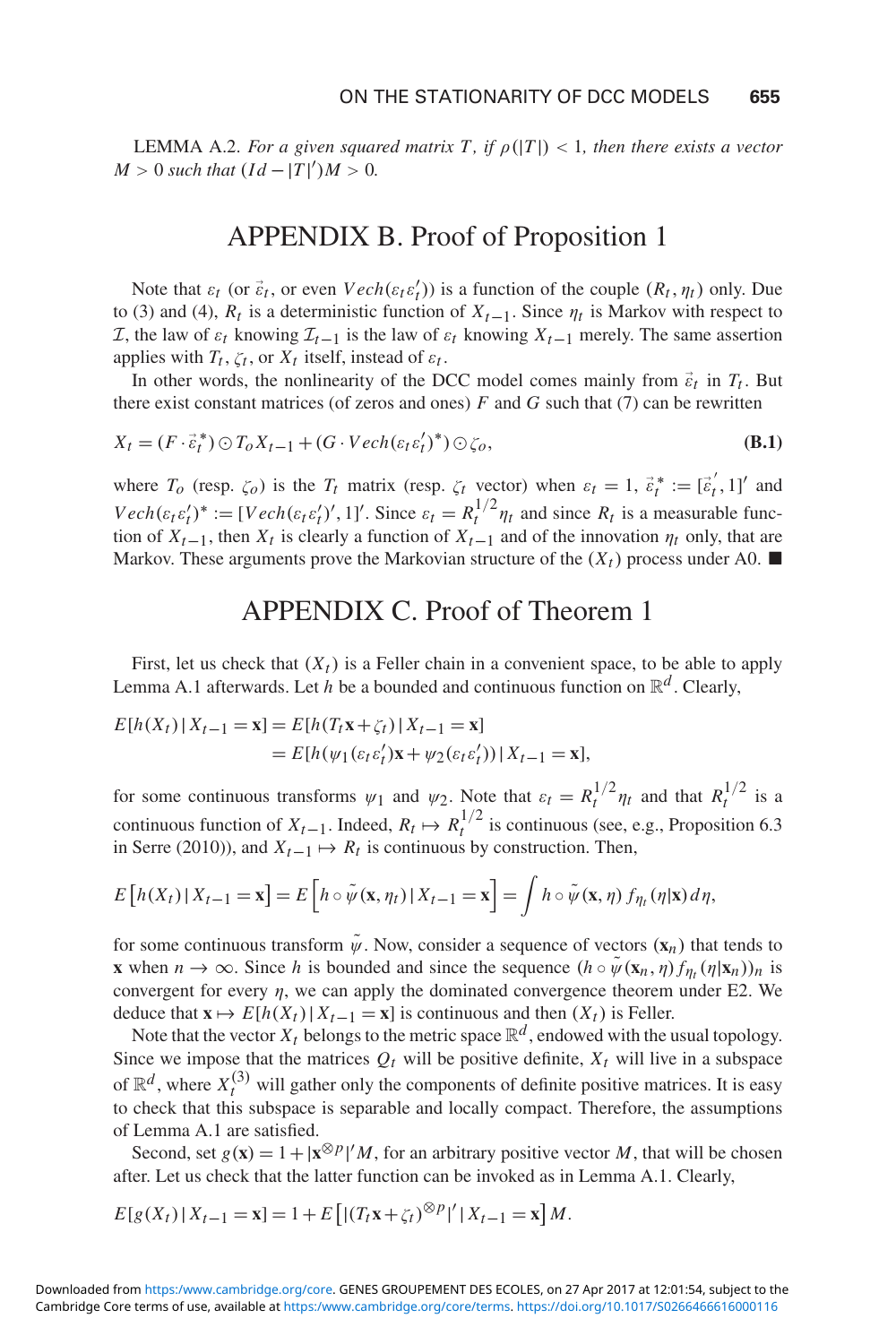By expanding the Kronecker products, we can check that  $(T_t \mathbf{x} + \zeta_t)^{\otimes p} = (T_t \mathbf{x})^{\otimes p} + R(\mathbf{x})$ , with

$$
||R(\mathbf{x})|| \leq C_0 \left( ||\zeta_t|| \cdot ||(T_t \mathbf{x})^{\otimes (p-1)}|| + \ldots + ||\zeta_t||^{p-1} \cdot ||(T_t \mathbf{x})|| + ||\zeta_t||^p \right),
$$

for some positive constant  $C_0$  and any multiplicative matrix norm  $\|\cdot\|$ .

Note that  $(T_t \mathbf{x})^{\otimes k} = T_t^{\otimes k} \cdot \mathbf{x}^{\otimes k}$ . Recall that  $T_t$  is a function of  $\vec{\varepsilon}_t$ , i.e., of  $\varepsilon_t$ . Then, its conditional law depends on  $R_t$ , i.e., it is a function of  $X_{t-1}$ . We deduce

$$
E\left[|(T_t\mathbf{x})^{\otimes p}||X_{t-1}=\mathbf{x}\right]'M \leq |\mathbf{x}^{\otimes p}|^{\prime}E\left[|T_t^{\otimes p}|^{\prime}||X_{t-1}=\mathbf{x}\right]M
$$
  

$$
\leq |\mathbf{x}^{\otimes p}|^{\prime}\left(\sup_{\mathbf{x}\in\mathbb{R}^d}E\left[|T_t^{\otimes p}|^{\prime}||X_{t-1}=\mathbf{x}\right]\right)M
$$
  

$$
\leq |\mathbf{x}^{\otimes p}|^{\prime}(T^*)^{\prime}M.
$$

Now, choose *M* as provided by Lemma A.2, when the matrix *T* in this lemma is replaced by  $T^*$ .

Moreover,  $\varepsilon_t = R_t^{1/2} \eta_t$ , and the (positive definite) matrix  $R_t^{1/2}$  can be chosen so that all its coefficients are less than  $m^{1/2}$  (diagonalize this matrix on an orthonormal basis and invoke Cauchy–Schwartz inequality). This implies that constants  $\alpha_k$  exist such that  $\|Vec{Vec{te}_t} \right\|^{\otimes k} \leq \alpha_k \|\nvee \operatorname{ech}(\eta_t \eta_t')^{\otimes k} \|\n\text{ when } k \leq p.$  Since  $E[\|\eta_t\|^{2p}|X_{t-1} = \mathbf{x}] \leq \bar{h}(\|\mathbf{x}\|)$ by assumption, some constants  $c_{k,l}$  such that  $E_{t-1}[\|\zeta_t\|^k\cdot\|\vec{\varepsilon}_t\|^l] < c_{k,l}\bar{h}(\|\mathbf{x}\|)^{(k+l)/p}$ for any couple  $(k, l)$ ,  $k + l \leq p$  exist. We deduce the boundedness of  $E[T_t^{\otimes k} | X_{t-1} = \mathbf{x}]$ ,  $k \leq p$ , and

$$
E[\|R(\mathbf{x})\| \,|\, X_{t-1}=\mathbf{x}] \leq C_1 \left( \bar{h}(\|\mathbf{x}\|)^{1/p} \, \|\mathbf{x}^{\otimes (p-1)}\| + \cdots + \bar{h}(\|\mathbf{x}\|)^{(p-1)/p} \, \|\mathbf{x}\| + \bar{h}(\|\mathbf{x}\|)^p \right),
$$

for some positive constant  $C_1$ . Applying E2, we have obtained

$$
E[g(X_t) | X_{t-1} = \mathbf{x}] \le 1 + |\mathbf{x}^{\otimes p}|'(T^*)'M + O\left(\sum_{k=0}^{p-1} ||\mathbf{x}^{\otimes k}|| \cdot ||\mathbf{x}||^a\right)
$$
  

$$
\le g(\mathbf{x}) - |\mathbf{x}^{\otimes p}|'(Id - (T^*)')M + O\left(\sum_{k=0}^{p-1} ||\mathbf{x}^{\otimes k}|| \cdot ||\mathbf{x}||^a\right), \quad (C.1)
$$

for every constant  $a > 0$ . By Lemma A.2,  $(Id - (T^*)')M$  is strictly positive. Then, a positive constant  $c_0$  exists such that

$$
|\mathbf{x}^{\otimes p}|'\left(\operatorname{Id}-(T^*)'\right)M\geq c_0\sum_{j=1}^d|x_j|^p,
$$

for every *d*-dimensional vector **x**. Set  $N(\mathbf{x}) := \sum_{j=1}^{d} |x_j|^p$ . By a similar reasoning, a positive constant  $c_1$  exists such that  $g(\mathbf{x}) > c_1 N(\mathbf{x})$  for every  $\mathbf{x} \in \mathbb{R}^d$ . Moreover, by applying Hölder's inequality, we have

$$
\sum_{i_1,\dots,i_k} |x_{i_1}\cdots x_{i_k}| = \left(\sum_{i=1}^d |x_i|\right)^k \le \left(\sum_{i=1}^d |x_i|^p\right)^{k/p} d^k,
$$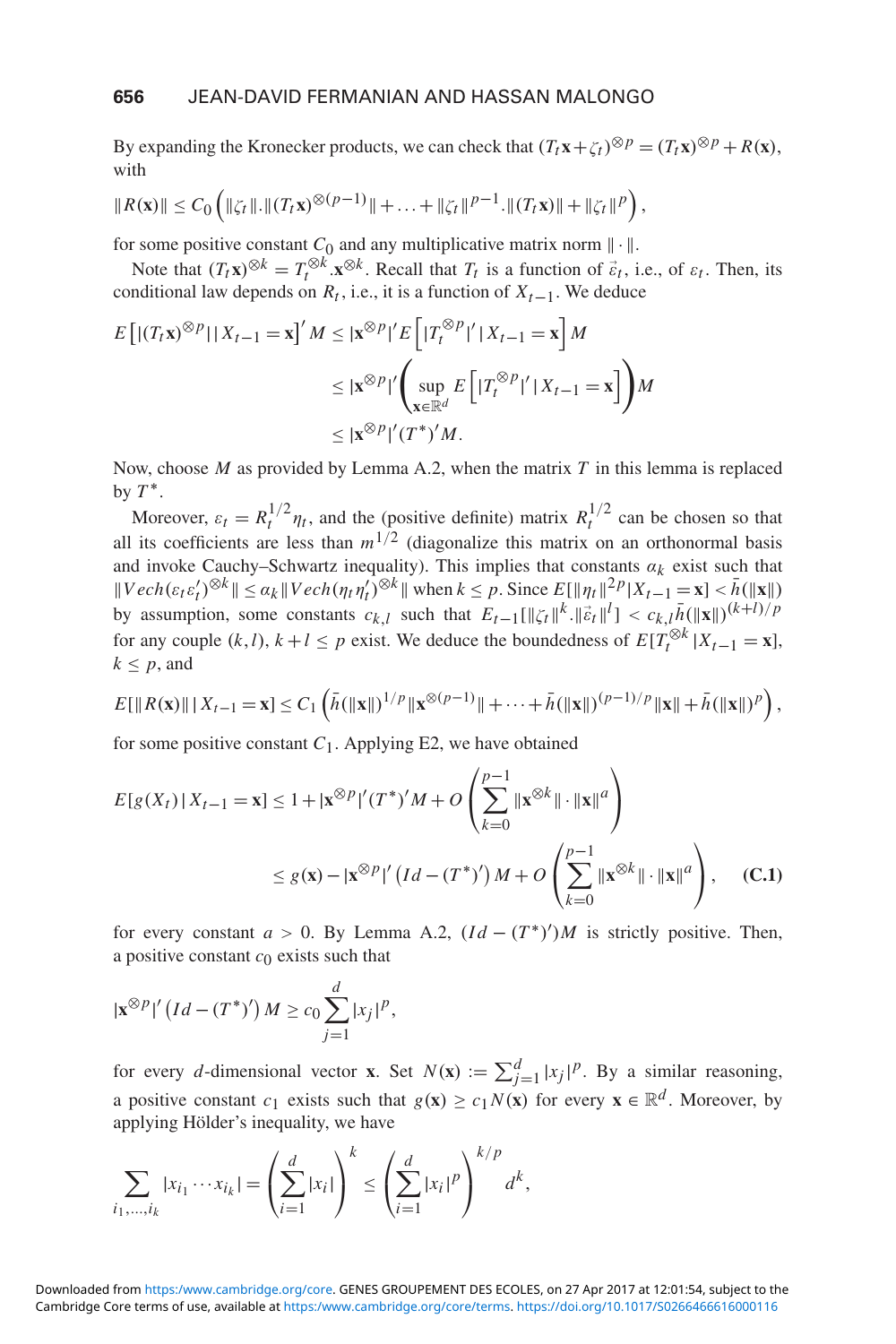for every  $k \leq p$ . Then, a positive constant  $c_2$  exists such that

- $g(\mathbf{x}) \le 1 + ||M|| \sum_{i_1, ..., i_p} |x_{i_1} \cdots x_{i_p}| \le 1 + c_2 N(\mathbf{x})$ , and
- every "residual" term  $\|\mathbf{x}^{\otimes k}\|$  is bounded above by (a scalar times)  $N(\mathbf{x})^{k/p}$ , when  $k < p$ .

Therefore, this provides

$$
E[g(X_t) | X_{t-1} = \mathbf{x}] \le g(\mathbf{x}) \left[ 1 - c_0 \frac{N(\mathbf{x})}{g(\mathbf{x})} + O\left(\sup_{k=0,\dots,p-1} \frac{N(\mathbf{x})^{(k+a)/p}}{g(\mathbf{x})}\right) \right] \le g(\mathbf{x}) \left[ 1 - \frac{c_0 N(\mathbf{x})}{1 + c_2 N(\mathbf{x})} + O\left(\sup_{k=0,\dots,p-1} \frac{N(\mathbf{x})^{(k+a)/p}}{c_1 N(\mathbf{x})}\right) \right].
$$

Let us define the set  $A := \{x \in \mathbb{R}^d \mid N(x) \leq \Delta\}$ , for some  $\Delta > 1$ . When  $\Delta$  is sufficiently large, we obtain, for any  $\mathbf{x} \notin A$  and a power *a* s.t.  $0 < a < 1/p$ ,

$$
0 \le E[g(X_t) | X_{t-1} = \mathbf{x}] \le g(\mathbf{x}) \left[ 1 - \frac{c_0}{2c_2} + O\left(\frac{\Delta^{a-1/p}}{c_1}\right) \right] < g(\mathbf{x}) \left[ 1 - \frac{c_0}{3c_2} \right]. \tag{C.2}
$$

Since  $g(\mathbf{x}) \geq 1$ , it follows that  $E[g(X_t) | X_{t-1} = \mathbf{x}] \leq g(\mathbf{x}) - \varepsilon$  for some  $\varepsilon > 0$ . This proves Equation (A.1) in Lemma A.1. Therefore, there exists a  $\sigma$ -finite invariant measure  $\mu$  for the Markov chain  $(X_t)$ , and  $0 < \mu(A) < \infty$ .

For any  $x \in A$ , Equation (C.1) provides

$$
E[g(X_t) | X_{t-1} = \mathbf{x}] \le g(\mathbf{x}) + O\left(\sum_{k=0}^{p-1} \|\mathbf{x}^{\otimes k}\| \cdot \|\mathbf{x}\|^d\right) \le c_3 \Delta^{(1+a/p)}
$$

for some constant  $c_3$  that does not depend on **x**. Then,

$$
\int_A \mu(dx) \left[ \int_{A^c} P(x, dy) g(y) \right] \leq \int_A \mu(dx) E[g(X_t) | X_{t-1} = \mathbf{x}] \leq C \Delta^{1+a/p} \mu(A) < \infty.
$$

We deduce that  $\mu$  is finite and hence  $\pi = \mu / \mu(\mathbb{R}^d)$  is an invariant probability measure of  $(X_t)$ . This implies that a strictly stationary solution satisfying  $(7)$  exists, still denoted by  $(X_t)$ .

Third, by invoking Equation (C.2), we get (A.3) in Lemma A.1 with  $f(\mathbf{x}) = \beta g(\mathbf{x})$ , for some  $\beta \in (0, 1)$ . Since  $g(\mathbf{x}) \ge c_1 N(\mathbf{x})$ , we obtain

$$
E_{\pi}[N(X_t)] < \infty. \tag{C.3}
$$

In particular, invoking Hölder's inequality, this implies that  $E_{\pi} [z_{it}^{2k}] < \infty$ , for every  $i = 1, \ldots, m$  and every  $k \leq p$ .

**Remark C.1.** Equation (C.3) provides a lot more than only the finiteness of *z*'s moments. Overall, it means that

$$
E_{\pi}\left[\sum_{i=1}^{m} h_{it}^{p}\right] < \infty, \ E_{\pi}\left[\sum_{i=1}^{m} z_{it}^{2p}\right] < \infty, \\
E_{\pi}\left[\sum_{i,j=1}^{m} |Q_{ij,t}|^{p}\right] < \infty, \text{ and } E_{\pi}\left[\sum_{i=1}^{m} |z_{it}|^{2p}\right] < \infty.
$$

Cambridge Core terms of use, available at <https:/www.cambridge.org/core/terms>.<https://doi.org/10.1017/S0266466616000116> Downloaded from <https:/www.cambridge.org/core>. GENES GROUPEMENT DES ECOLES, on 27 Apr 2017 at 12:01:54, subject to the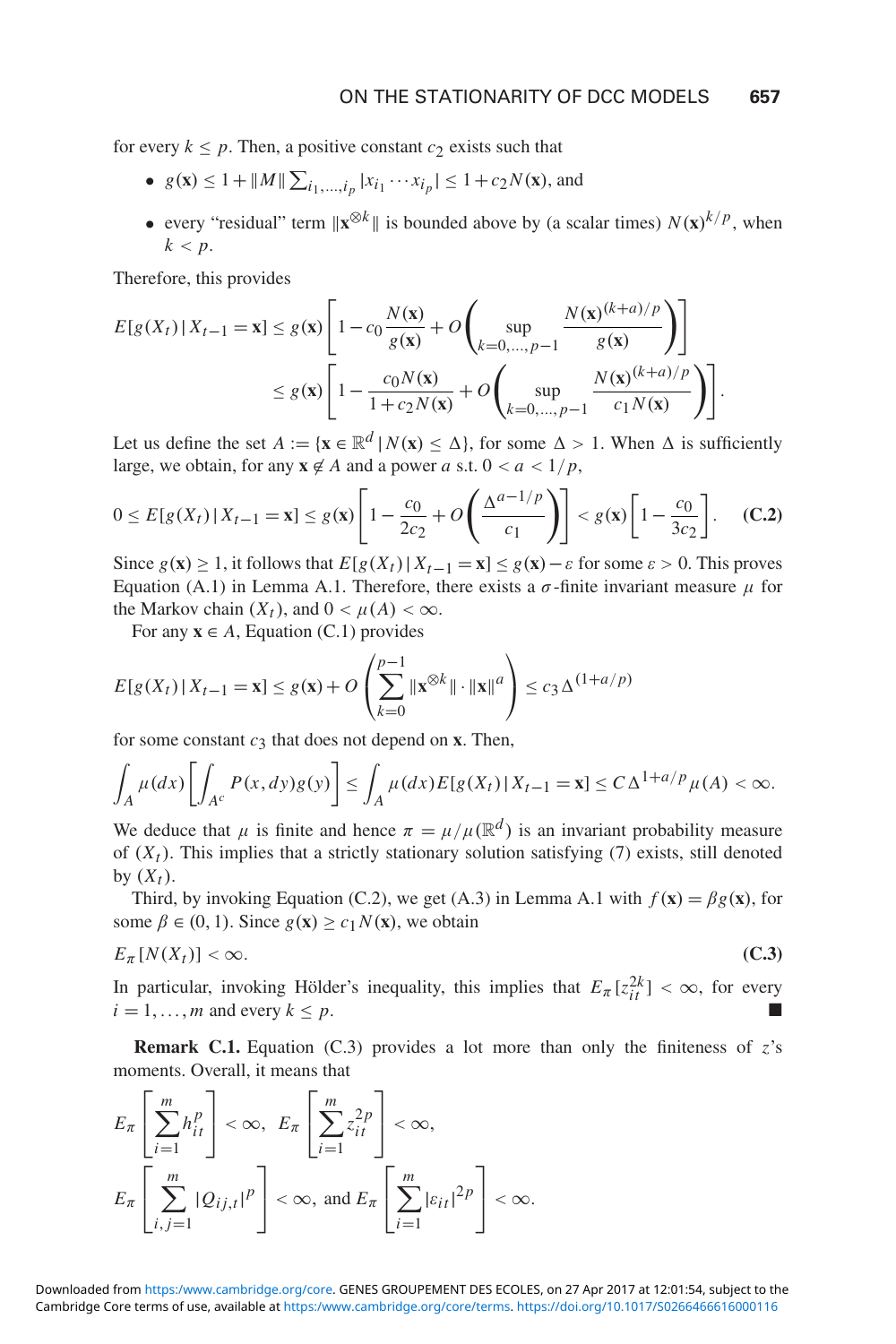# APPENDIX D. Proof of Theorem 2

Let us consider  $\lambda$ , a nonzero eigenvalue of  $T^*$ , when  $p = 1$ . We can easily check that this matrix is simply  $T_t$ , by replacing  $\vec{\epsilon}_t$  by one, and replacing the coefficients of the matrices  $M_k$  and  $N_l$  by their absolute values (remember that the matrices  $A_i$  and  $B_j$  are already nonnegative). Let  $\mathbf{v} = (\mathbf{v}^{(1)}, \mathbf{v}^{(2)}, \mathbf{v}^{(3)}, \mathbf{v}^{(4)})$  be the associated eigenvector, where the dimensions of the subvectors  $\mathbf{v}^{(k)}$ ,  $k = 1, \ldots, 4$  are consistent with those of  $X_t$  in (6). We can further split the latter subvectors, so that they comply with the matrices  $A_i$ ,  $B_j$ ,  $M_k$ , and  $N_l$ . With obvious vector sizes, we will denote  $\mathbf{v}^{(1)} = (\mathbf{v}_1^{(1)}, ..., \mathbf{v}_r^{(1)}), \mathbf{v}^{(2)} = (\mathbf{v}_1^{(2)}, ..., \mathbf{v}_s^{(2)}),$  $\mathbf{v}^{(3)} = (\mathbf{v}_1^{(3)}, \dots, \mathbf{v}_v^{(3)})$  and  $\mathbf{v}^{(4)} = (\mathbf{v}_1^{(4)}, \dots, \mathbf{v}_u^{(4)}).$ 

By simple block-matrix calculations, the relation  $T^*v = \lambda v$  implies

$$
\mathbf{v}_1^{(1)} = \mathbf{v}_1^{(2)} = \sum_{i=1}^r \frac{A_i \mathbf{v}_1^{(1)}}{\lambda^i} + \sum_{j=1}^s \frac{B_j \mathbf{v}_1^{(2)}}{\lambda^j},
$$
  

$$
\mathbf{v}_1^{(3)} = \sum_{k=1}^v \frac{\tilde{M}_k \mathbf{v}_1^{(3)}}{\lambda^k} + \sum_{l=1}^\mu \frac{\tilde{N}_l \mathbf{v}_1^{(4)}}{\lambda^l}, \text{ and } \mathbf{v}_1^{(4)} = 0.
$$

Note that  $\mathbf{v}_i^{(1)} = \mathbf{v}_1^{(1)}/\lambda^i$  and  $\mathbf{v}_j^{(2)} = \mathbf{v}_1^{(2)}/\lambda^j$  for every *i* and *j*. Moreover,  $\mathbf{v}_k^{(3)} = \mathbf{v}_1^{(3)}/\lambda^k$ and  $\mathbf{v}_l^{(4)} = 0$  for every *k* and *l*.

If  $\lambda > 1$ , then

$$
\mathcal{N}\left(\mathbf{v}_{1}^{(1)}\right) \leq \sum_{i=1}^{r} ||A_{i}||_{\mathcal{N}} \frac{\mathcal{N}\left(\mathbf{v}_{1}^{(1)}\right)}{|\lambda|^{i}} + \sum_{j=1}^{s} ||B_{j}||_{\mathcal{N}} \frac{\mathcal{N}\left(\mathbf{v}_{1}^{(1)}\right)}{|\lambda|^{j}}
$$

$$
\leq \mathcal{N}\left(\mathbf{v}_{1}^{(1)}\right) \left(\sum_{i=1}^{r} ||A_{i}||_{\mathcal{N}} + \sum_{j=1}^{s} ||B_{j}||_{\mathcal{N}}\right).
$$

Similarly,

$$
\mathcal{N}^*\left(\mathbf{v}_1^{(3)}\right) \leq \sum_{k=1}^{\nu} \|\tilde{M}_k\|_{\mathcal{N}^*} \frac{\mathcal{N}^*\left(\mathbf{v}_1^{(3)}\right)}{|\lambda|^k} \leq \mathcal{N}^*(\mathbf{v}_1^{(3)}) \sum_{k=1}^{\nu} \|\tilde{M}_k\|_{\mathcal{N}^*}.
$$

Since  $v \neq 0$ , we obtain

$$
1 \leq \sum_{i=1}^r \|A_i\|_{\mathcal{N}} + \sum_{j=1}^s \|B_j\|_{\mathcal{N}}, \text{ or } 1 \leq \sum_{k=1}^{\nu} \|\tilde{M}_k\|_{\mathcal{N}^*}.
$$

This proves the result.

# APPENDIX E. Proof of Theorem 3

Suppose that two strongly stationary solutions  $(X_t)$  and  $(\tilde{X}_t)$  exist. Since both satisfy Equation (7), with obvious notations, we can write for every *t*

$$
X_t = T_t \cdot X_{t-1} + \zeta_t, \text{ and } \tilde{X}_t = \tilde{T}_t \cdot \tilde{X}_{t-1} + \tilde{\zeta}_t.
$$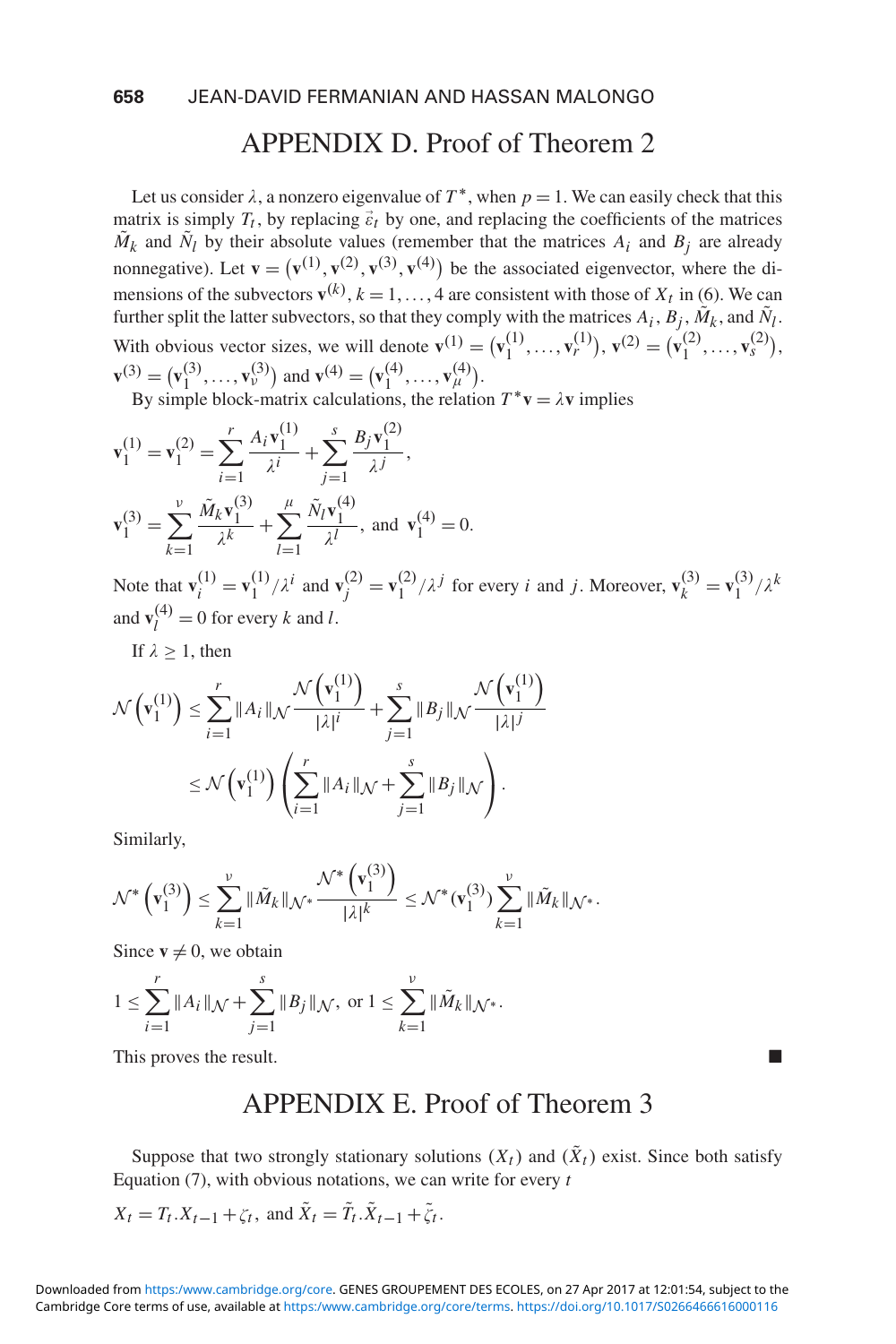Note that the difference between  $T_t$  and  $T_t$  is only due to the (a priori different) factors  $\varepsilon_t$ and  $\tilde{\varepsilon}_t$ . We want to prove that, for every *t*, almost certainly  $X_t = \tilde{X}_t$ .

The problem will be solved if we prove the uniqueness of the process  $(X_t^{(3)}, X_t^{(4)})$ , given by subvectors of  $(X_t)$ . For the moment, assume it has been proved. Recall that

$$
X_t^{(3)} := (Vech(Q_t), ..., Vech(Q_{t-\nu+1}))', \text{ and}
$$
  

$$
X_t^{(4)} := (Vech(\varepsilon_t \varepsilon'_t), ..., Vech(\varepsilon_{t-\mu+1} \varepsilon'_{t-\mu+1}))'.
$$

 $(R_t)$  is therefore unique, due to (3). Moreover, the sequence of random matrices  $(T_t)$  and of noises  $(\zeta_t)$  are also unique, similarly to the CCC case. Now, let us prove the uniqueness of  $Y_t := (X_t^{(1)}, X_t^{(2)})$ , knowing  $(\eta_t)$ . This would imply the uniqueness of the instantaneous volatility process  $(D_t)$  and of the return process  $(z_t)$  themselves. With our notations, we have

$$
Y_t = \overline{T}_t Y_{t-1} + \overline{\zeta}_t, \text{ and } \overline{Y}_t = \overline{T}_t \overline{Y}_{t-1} + \overline{\zeta}_t,
$$

for every *t*, by setting  $\bar{\zeta}_t = (\zeta_t^{(1)}, \zeta_t^{(2)})$ . The arguments are then standard: for instance, see Theorem 2.4's proof in Francq and Zakoïan (2010).

We recall the reasoning briefly, to get the uniqueness of  $(Y_t)$ . Note that

$$
Y_t - \tilde{Y}_t = \bar{T}_t \bar{T}_{t-1} \cdots \bar{T}_{t-p} \cdot (Y_{t-p-1} - \tilde{Y}_{t-p-1}),
$$

whenever  $p > 1$ . Since the sequences  $(Y_t)$  and  $(Y_t)$  are stationary, it is sufficient to prove that  $\|T_t T_{t-1} \cdots T_{t-p}\|$  tends to zero a.e. when *p* tends to the infinity, for any matrix norm. This is the case under Assumption U3 because, for every sequence  $(\varepsilon_t)$ ,

$$
E[\ln \|\bar{T}_t \bar{T}_{t-1} \dots \bar{T}_1\|_1] \leq \ln E[\|\bar{T}_t \bar{T}_{t-1} \dots \bar{T}_1\|_1] = \ln \|\left(\bar{T}_t^*\right)^t\|_1,
$$

by invoking Jensen's inequality, the stationarity of  $(T_t)$ , and by noting that all the coefficients of the matrices  $\overline{T}_t$  are nonnegative. It is wellknown that  $\lim_{t\to\infty} t^{-1} \ln(\Vert A^t \Vert) =$  $\ln \rho(A)$ , for any squared matrix *A*. Apply this result with  $A = T_t^*$ . Therefore  $\gamma_T =$  $\lim_{t\to\infty} t^{-1}E[\ln \|\bar{T}_t\bar{T}_{t-1} \dots \bar{T}_1\|_1]$ , the top Lyapunov exponent of the sequence of random matrices  $(T_t)$ , is strictly negative under Assumption U3. Since the sequence of matrices  $(T_t)$  is strictly stationary under U0, we get  $\lim_{p \to +\infty} \|T_t T_{t-1} \cdots T_{t-p}\|_1 = 0$  with probability one (Theorem 2.3 in Francq and Zakoïan, 2010). This provides the uniqueness of the processes  $(D_t)$  and  $(z_t)$ , once we assume the uniqueness of the processes  $(Q_t)$  and  $(\varepsilon_t)$ .

Now, let us prove the uniqueness of  $(X_t^{(3)}, X_t^{(4)})$  or, in other terms, of  $(Q_t, \varepsilon_t)$ . This task is clearly more tricky, because we will have to deal with the nonlinear feature of the DCC specification. Here, the convenient matrix norm will be the spectral norm  $\|\cdot\|_{\infty}$ . Consider two stationary solutions  $(Q_t, \varepsilon_t)$  and  $(\tilde{Q}_t, \tilde{\varepsilon}_t)$ . Since the spectral norm is submultiplicative, we deduce from (4) that

$$
\|Q_t - \tilde{Q}_t\|_s \le \sum_{k=1}^{\nu} \|M_k\|_s^2 \|Q_{t-k} - \tilde{Q}_{t-k}\|_s
$$
  
+ 
$$
\sum_{l=1}^{\mu} \|N_l\|_s^2 \| \varepsilon_{t-l} \varepsilon'_{t-l} - \tilde{\varepsilon}_{t-l} \tilde{\varepsilon}'_{t-l} \|_s.
$$
 (E.1)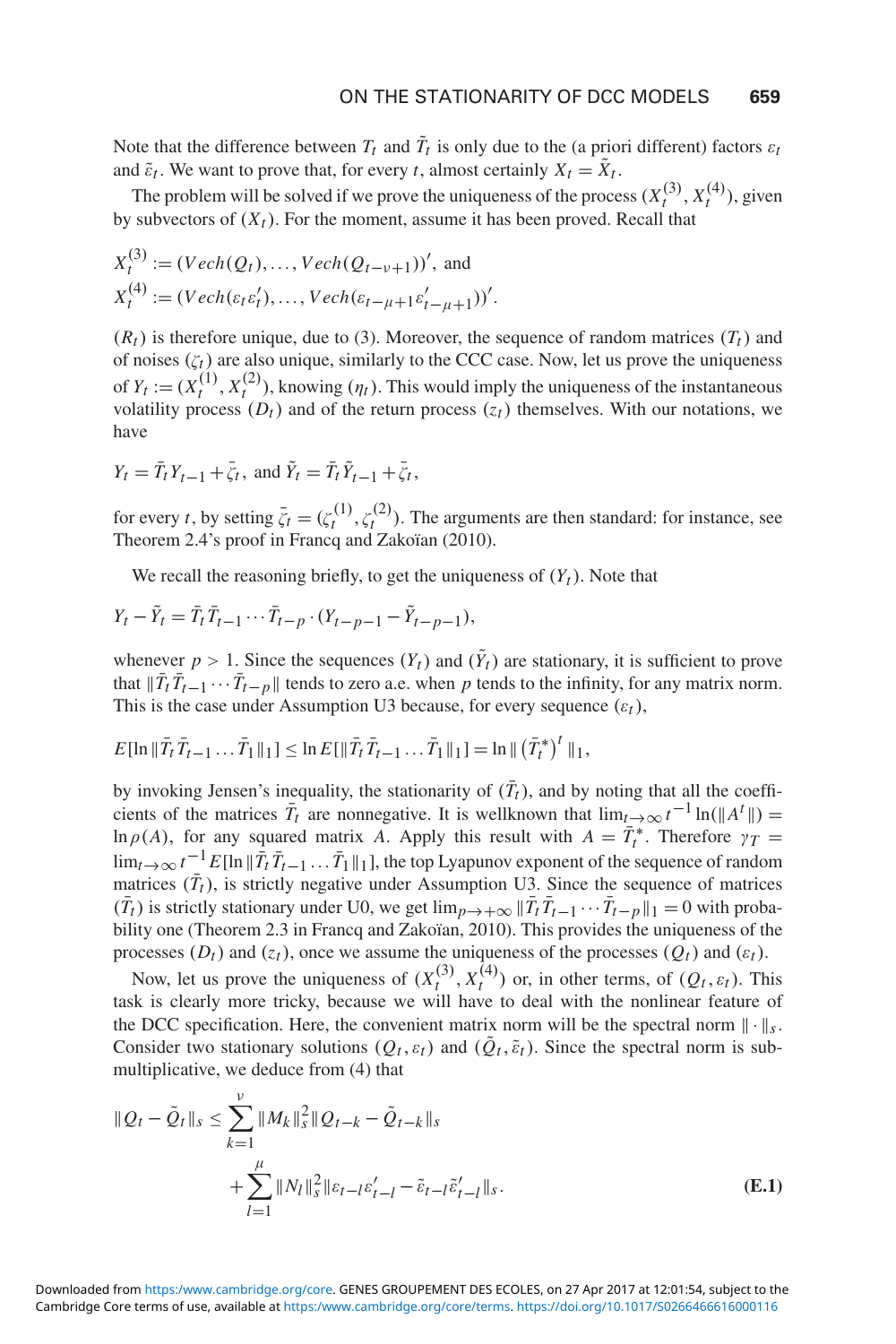The key point will be to bound from above the terms  $\|\varepsilon_{t-l}\varepsilon'_{t-l} - \tilde{\varepsilon}_{t-l}\tilde{\varepsilon}'_{t-l}\|$  by a function of  $||Q_t$ <sub>−*l*</sub> −  $\tilde{Q}_t$ <sub>−*l*</sub> ||s. To lighten the indices, we assume *l* = 0. Clearly, we have

$$
\| \varepsilon_{t} \varepsilon_{t}' - \tilde{\varepsilon}_{t} \tilde{\varepsilon}_{t}' \|_{s} = \| R_{t}^{1/2} \eta_{t} \eta_{t}' R_{t}^{1/2} - \tilde{R}_{t}^{1/2} \eta_{t} \eta_{t}' \tilde{R}_{t}^{1/2} \|_{s}
$$
  
\n
$$
\leq \| (R_{t}^{1/2} - \tilde{R}_{t}^{1/2}) \eta_{t} \eta_{t}' R_{t}^{1/2} \|_{s} + \| \tilde{R}_{t}^{1/2} \eta_{t} \eta_{t}' (R_{t}^{1/2} - \tilde{R}_{t}^{1/2}) \|_{s}
$$
  
\n
$$
\leq \| R_{t}^{1/2} - \tilde{R}_{t}^{1/2} \|_{s} \| \eta_{t} \eta_{t}' \|_{s} \| R_{t}^{1/2} \|_{s} + \| \tilde{R}_{t}^{1/2} \|_{s} \| \eta_{t} \eta_{t}' \|_{s} \| R_{t}^{1/2} - \tilde{R}_{t}^{1/2} \|_{s} .
$$

Since the rank of  $\eta_t \eta'_t$  is one,  $\|\eta_t \eta'_t\|_s = Tr(\eta_t \eta'_t) = \|\eta_t\|_2^2$ . Moreover,

$$
\left\| R_t^{1/2} \right\|_s = \rho(R_t)^{1/2} \leq Tr(R_t)^{1/2} = \sqrt{m}.
$$

We deduce

$$
\left\| \varepsilon_t \varepsilon'_t - \tilde{\varepsilon}_t \tilde{\varepsilon}'_t \right\|_s \leq 2m^{1/2} \|\eta_t\|_2^2 \cdot \left\| R_t^{1/2} - \tilde{R}_t^{1/2} \right\|_s.
$$
 (E.2)

Since the spectral norm is unitarily invariant, Theorem 6.2 in Hingham (2008) provides

$$
\left\| R_t^{1/2} - \tilde{R}_t^{1/2} \right\|_s \le \frac{1}{\lambda_1 (R_t)^{1/2} + \lambda_1 (\tilde{R}_t)^{1/2}} \left\| R_t - \tilde{R}_t \right\|_s.
$$
 (E.3)

Note that, for any *t*,

$$
\lambda_1(R_t) = \min_{\mathbf{x}} \frac{\mathbf{x}' R_t \mathbf{x}}{\mathbf{x}' \mathbf{x}} = \min_{\mathbf{x}} \frac{\mathbf{x}' diag(Q_t)^{-1/2} Q_t diag(Q_t)^{-1/2} \mathbf{x}}{\mathbf{x}' \mathbf{x}}
$$
  
\n
$$
\geq \min_{\mathbf{y}} \frac{\mathbf{y}' Q_t \mathbf{y}}{\mathbf{y}' \mathbf{y}} \min_{\mathbf{x}} \frac{\left\| diag(Q_t)^{-1/2} \mathbf{x} \right\|_2^2}{\|\mathbf{x}\|_2^2}
$$
  
\n
$$
\geq \lambda_1(Q_t) \min_{i} \frac{1}{q_{ii,t}} \geq \frac{C_{\lambda}}{\|Q_t\|_{\text{max}}},
$$

invoking Lemma E.2. Since the same inequality applies with  $\lambda_1(\tilde{R}_t)$ , we get

$$
\frac{1}{\lambda_1(R_t)^{1/2} + \lambda_1(\tilde{R}_t)^{1/2}} \le \frac{\|Q_t\|_{\max}^{1/2} + \|\tilde{Q}_t\|_{\max}^{1/2}}{\sqrt{C_\lambda}}.
$$
 (E.4)

Moreover,

$$
R_t - \tilde{R}_t = \left(\operatorname{diag}(Q_t)^{-1/2} - \operatorname{diag}(\tilde{Q}_t)^{-1/2}\right) Q_t \operatorname{diag}(Q_t)^{-1/2} + \operatorname{diag}(\tilde{Q}_t)^{-1/2} (Q_t - \tilde{Q}_t) \operatorname{diag}(Q_t)^{-1/2} + \operatorname{diag}(\tilde{Q}_t)^{-1/2} \tilde{Q}_t \left(\operatorname{diag}(Q_t)^{-1/2} - \operatorname{diag}(\tilde{Q}_t)^{-1/2}\right) := \mathcal{R}_1 + \mathcal{R}_2 + \mathcal{R}_3.
$$

Note that  $\mathcal{R}_1 = \left[ (q_{ii,t} - \tilde{q}_{ii,t}) q_{ij,t} q_{jj,t}^{-1/2} q_{ii,t}^{-1/2} \tilde{q}_{ii,t}^{-1/2} / (q_{ii,t}^{1/2} + \tilde{q}_{ii,t}^{1/2}) \right]$  $\begin{bmatrix} 1/2 \\ ii,t \end{bmatrix}$ <br>  $\begin{bmatrix} 1 \\ 1 \le i, j \le m \end{bmatrix}$  and  $|q_{ij,t}| \leq \sqrt{q_{ii,t}} \sqrt{q_{jj,t}}$  (Cauchy–Schwartz). Since  $||A||_{\text{max}} \leq ||A||_s \leq m||A||_{\text{max}}$ , we get  $\|\mathcal{R}_1\|_{\max} \leq C_q^{-1} \|diag(q_{ii,t} - \tilde{q}_{ii,t})\|_{\max} \leq C_q^{-1} \|Q_t - \tilde{Q}_t\|_{\max} \leq C_q^{-1} \|Q_t - \tilde{Q}_t\|_s,$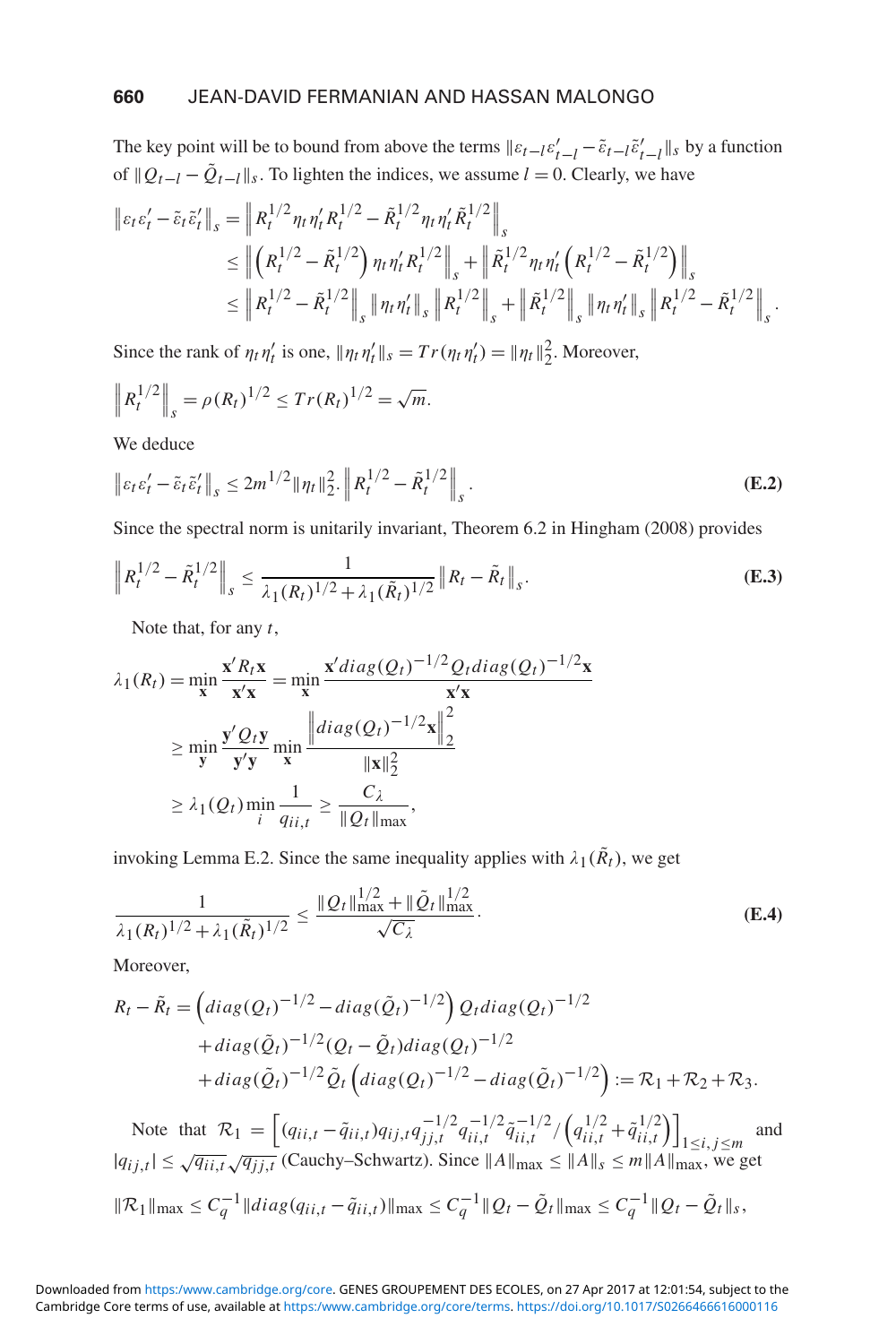and  $\|\mathcal{R}_1\|_s \leq mC_q^{-1} \|\mathcal{Q}_t - \tilde{\mathcal{Q}}_t\|_s$ . Similarly,  $\|\mathcal{R}_3\|_s \leq mC_q^{-1} \|\mathcal{Q}_t - \tilde{\mathcal{Q}}_t\|_s$ . By Lemma E.2, we obtain

$$
\begin{split} \|\mathcal{R}_2\|_{s} &= \left\| diag(\tilde{Q}_t)^{-1/2} (Q_t - \tilde{Q}_t) diag(Q_t)^{-1/2} \right\|_{s} \\ &\leq \left\| diag(\tilde{Q}_t)^{-1/2} \right\|_{s} \left\| diag(Q_t)^{-1/2} \right\|_{s} \left\| Q_t - \tilde{Q}_t \right\|_{s} \\ &\leq \frac{1}{\sqrt{\min_i q_{ii,t}}} \frac{1}{\sqrt{\min_i \tilde{q}_{ii,t}}} \left\| Q_t - \tilde{Q}_t \right\|_{s} \leq \frac{1}{C_q} \left\| Q_t - \tilde{Q}_t \right\|_{s}. \end{split}
$$

Globally, we get

$$
\|R_t - \tilde{R}_t\|_s \le \frac{2m+1}{C_q} \|Q_t - \tilde{Q}_t\|_s
$$
 (E.5)

everywhere. Recalling (E.2)–(E.5), we deduce

$$
\|\varepsilon_t \varepsilon'_t - \tilde{\varepsilon}_t \tilde{\varepsilon}'_t\|_s \le \frac{2m^{1/2} \|\eta_t\|_2^2}{\sqrt{C_\lambda}} \cdot \frac{2m+1}{C_q} \left( \|Q_t\|_{\max}^{1/2} + \|\tilde{Q}_t\|_{\max}^{1/2} \right) \|Q_t - \tilde{Q}_t\|_s. \tag{E.6}
$$

Set  $v_t := ||Q_t - \tilde{Q}_t||_s$ . By using the previous inequality and the notation of Lemma E.1, we obtain

$$
v_t \leq \sum_{k=1}^{\nu} \|M_k\|_{s}^{2} v_{t-k} + \sum_{l=1}^{\mu} \|N_l\|_{s}^{2} \frac{4m^{1/2}(2m+1)}{\sqrt{C_{\lambda}} C_q} \|\eta_{t-l}\|_{2}^{2} \sqrt{q_t} v_{t-l} := \sum_{j=1}^{\kappa} \beta_{j,t} v_{t-j}, \quad \textbf{(E.7)}
$$

for all *t* and with our notations.

Setting  $\vec{v}_t := [v_t, v_{t-1}, \dots, v_{t-\kappa+1}]'$ , we get

$$
0 \leq \vec{v}_t \leq N_t^* \vec{v}_{t-1} \leq \ldots \leq N_t^* N_{t-1}^* \cdots N_{t-p}^* \vec{v}_{t-p-1},
$$

for any positive integer p. By the stationarity of the  $(Q_t)$  and  $(\tilde{Q}_t)$  trajectories, the norm of  $\vec{v}_t$  is bounded by a constant that is independent of *t*. Moreover, under the assumptions U0 and U2,  $\|N_t^* N_{t-1}^* \cdots N_{t-p}^* \|_s$  tends to zero a.e. when  $p \to +\infty$  and for any fixed *t* (see Francq and Zakoïan 2010, Theorem 2.3). We deduce  $v_t \to 0$  a.e. when  $t \to \infty$ , because  $(v_t)$  can be initialized arbitrarily far in the past. This implies that  $Q_t = \tilde{Q}_t$  a.e. Therefore,  $R_t = \tilde{R}_t$  a.e. and  $\varepsilon_t = \tilde{\varepsilon}_t$  a.e., knowing  $(\eta_t)$ . This concludes the proof of uniqueness. The ergodicity of the (now unique) DCC solution is a consequence of Corollary 7.17 in Douc et al. (2014).

LEMMA E.1. *Under assumptions U0 and U1, for almost every trajectory of a solution* (*Qt*) *of the DCC model, we have*

$$
\|Q_t\|_{\max} \le \frac{\|Vec(h(W_0)\|_2}{1 - \|T_{33}\|_s} + \sqrt{\frac{m^3(m+1)}{2}} \sum_{l=1}^{\mu} \|\tilde{N}_l\|_s \xi_{t-l} := q_t,
$$
  
where  $\xi_t := \sum_{k=0}^{+\infty} \|T_{33}\|_s^k \|\eta_{t-k}\|_2^2.$ 

Cambridge Core terms of use, available at <https:/www.cambridge.org/core/terms>.<https://doi.org/10.1017/S0266466616000116> Downloaded from <https:/www.cambridge.org/core>. GENES GROUPEMENT DES ECOLES, on 27 Apr 2017 at 12:01:54, subject to the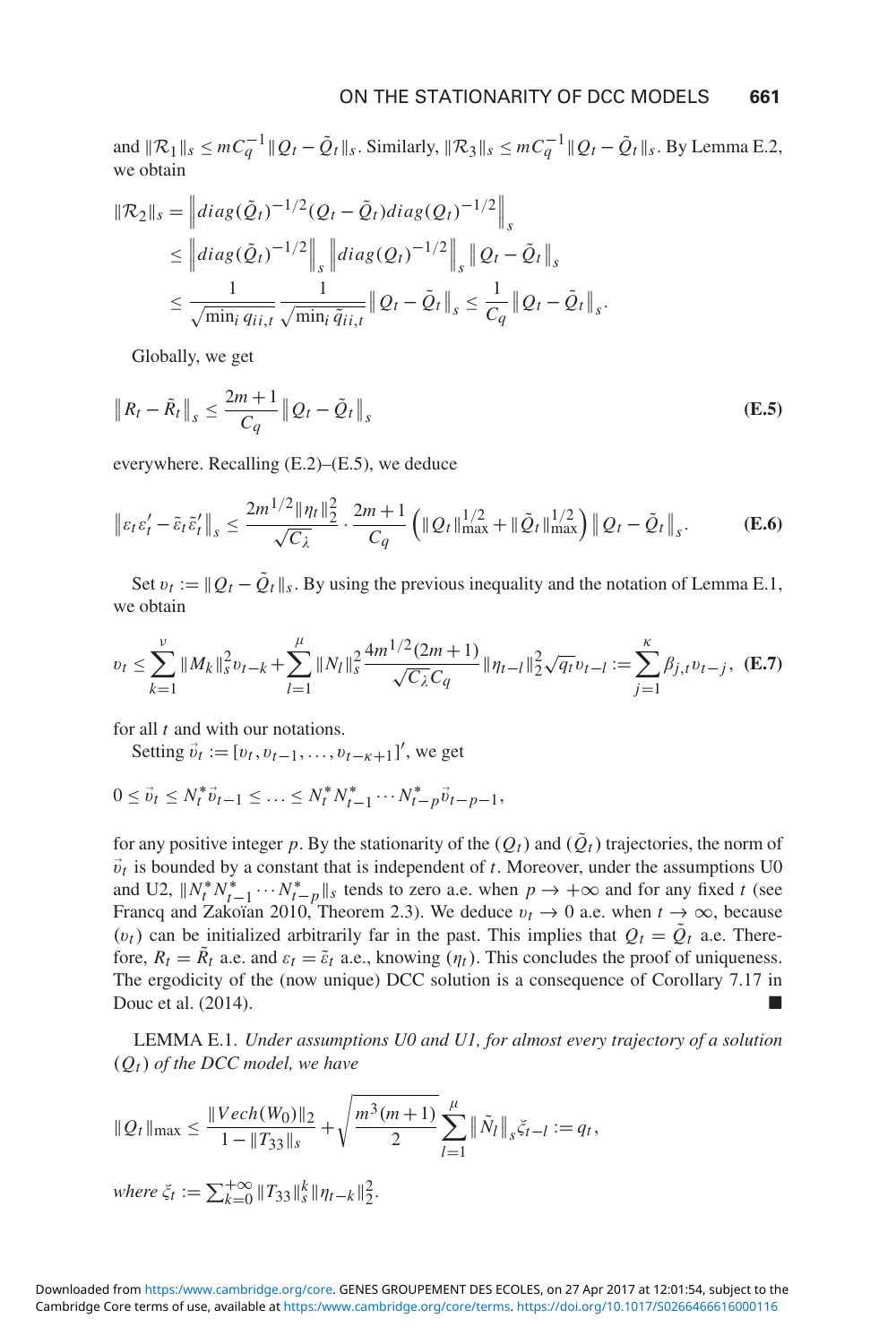If these innovations  $|\eta_t|$  are bounded from above by a positive constant  $C_\eta$  a.e., then the latter inequality is simply

$$
\|Q_t\|_{\max} \le \frac{\|Vech(W_0)\|_2 + \sqrt{\frac{m^3(m+1)}{2}}\sum_{l=1}^{\mu} \|\tilde{N}_l\|_s C_{\eta}^2}{1 - \|T_{33}\|_s}.
$$

**Proof of Lemma E.1.** For any *t*,  $\left\| Vech(\varepsilon_t \varepsilon'_t) \right\|_S = \left\| Vech(\varepsilon_t \varepsilon'_t) \right\|_2 \leq$  $\sqrt{m(m+1)} \| \varepsilon_t \|_{\infty}^2 / \sqrt{2}$ . Moreover, since  $\|\mathbf{x}\|_{s} = \|\mathbf{x}\|_{2}$  for any vector **x** and  $\|A\|_{\max} \le \|A\|_{s}$ for any matrix  $A$  (Lütkepohl, 1996, p. 111), we get

$$
\| \varepsilon_t \|_{\infty} \le \| \varepsilon_t \|_s \le \| R_t^{1/2} \eta_t \|_s \le \| R_t^{1/2} \|_s \cdot \|\eta_t \|_s
$$
  

$$
\le \| R_t \|_s^{1/2} \|\eta_t \|_2 \le \sqrt{m} \|\eta_t \|_2.
$$

This proves the inequality  $\| Vech(e_{t-l}e'_{t-l}) \|_{s} \leq \sqrt{m^3(m+1)} \|\eta_{t-l}\|_2^2/\sqrt{2}$ , for every *t* and *l*.

With the notations of Subsection 2.2, consider the dynamics of the random vector  $X_t^{(3)} := (Vech(Q_t), \dots, Vech(Q_{t-v+1}))'$ . Clearly,  $X_t^{(3)} = T_{33}X_{t-1}^{(3)} + \pi_t$ , where

$$
\pi_t := Vech(W_0) + \sum_{l=1}^{\mu} \tilde{N}_l Vech(\varepsilon_{t-l} \varepsilon'_{t-l}).
$$

We deduce from U1 that

$$
\|Q_t\|_{\max} \le \|X_t^{(3)}\|_{\max} \le \|X_t^{(3)}\|_{s} \le \sum_{k=0}^{+\infty} \|T_{33}\|_{s}^{k} \|\pi_{t-k}\|_{s}
$$
  
\n
$$
\le \sum_{k=0}^{+\infty} \|T_{33}\|_{s}^{k} \left\{ \|Vech(W_0)\|_{s} + \sum_{l=1}^{\mu} \|\tilde{N}_l\|_{s} \cdot \|Vech(\varepsilon_{t-k-l}\varepsilon_{t-l}')\|_{s} \right\}
$$
  
\n
$$
\le \frac{\|Vech(W_0)\|_{s}}{1 - \|T_{33}\|_{s}} + \sum_{k=0}^{+\infty} \|T_{33}\|_{s}^{k} \sum_{l=1}^{\mu} \|\tilde{N}_l\|_{s} \cdot \sqrt{\frac{m^3(m+1)}{2}} \|\eta_{t-k-l}\|_{2}^{2}
$$
  
\n
$$
\le \frac{\|Vech(W_0)\|_{s}}{1 - \|T_{33}\|_{s}} + \sqrt{\frac{m^3(m+1)}{2}} \sum_{l=1}^{\mu} \|\tilde{N}_l\|_{s} \xi_{t-l} := q_t.
$$

Since the spectral norm of  $Vech(W_0)$  is its Euclidian norm, as for any vector, we obtain the result. the result.

LEMMA E.2. *Under Assumption U1, for almost every trajectory of a solution* (*Qt*) *of the DCC model, we have*  $\lambda_1(Q_t) \ge C_{\lambda}$  *and*  $\min_{i=1,\dots,m} q_{ii,t} \ge C_q$ *, where*  $C_{\lambda} = \lambda_1(W_0)$ *and*  $C_q := \min_{i=1,\dots,m} (W_0)_{ii}$ . *In addition, if we assume U4, then*  $\lambda_1(Q_t) \geq C_{\lambda}^*$  *and*  $\min_{i=1,\dots,m} q_{ii,t} \geq C_q^*$ , with

$$
C_{\lambda}^{*} := \frac{\lambda_1(W_0)}{1 - \sum_{k=1}^{\nu} (m^{(k)})^2} \text{ and } C_q^{*} := \frac{\min_{i=1,\dots,m} (W_0)_{ii}}{1 - \sum_{k=1}^{\nu} (m^{(k)})^2}.
$$

**Proof of Lemma E.2.** Is it known that, for any two positive definite matrices *A* and *B*,  $\lambda_1(A + B) \geq \lambda_1(A) + \lambda_1(B)$  (Weyl's Theorem. See Lütkepohl, 1996, p. 75). In our case, we deduce that  $\lambda_1(Q_t) \geq \lambda_1(W_0)$  everywhere, due to Equation (4).